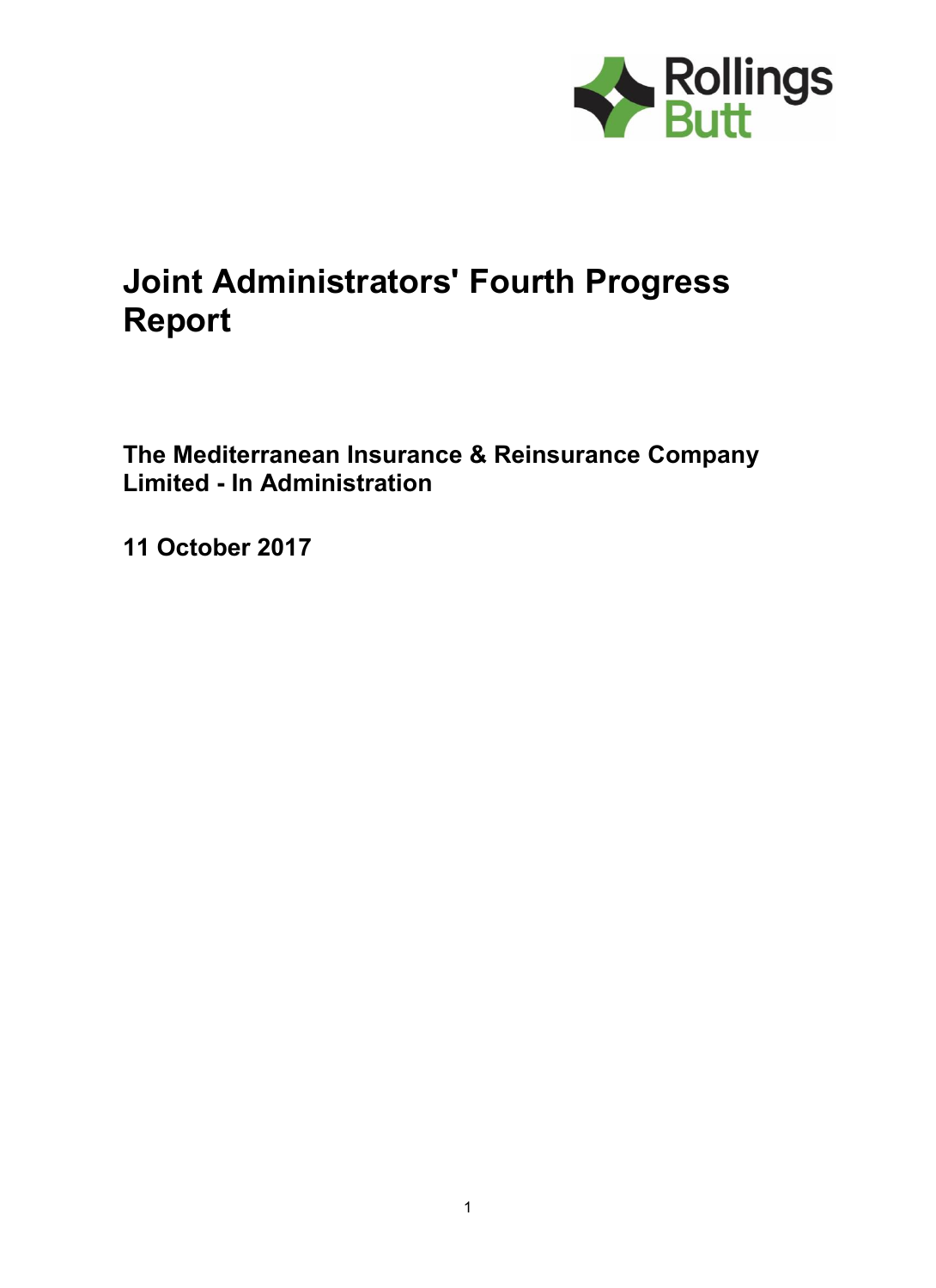#### **CONTENTS**

- **1** Introduction
- **2** Progress of the Administration
- **3** Joint Administrators' Remuneration
- **4** Estimated Outcome for Creditors
- **5** Status of Reinsurance Contracts Incepting Prior to Administration
- **6** Limitation of Claims Against the Company
- **7** Extension of the Administration
- **8** Ending the Administration
- **9** Creditors' Rights
- **10** Next Report

## **APPENDICES**

- **A** Receipts and Payments Account from 17 March 2017 to 16 September 2017, including Cumulative Receipts and Payments Account for Period from 4 December 2015 to 16 September 2017
- **B** Time Analysis for the Period 17 March 2017 to 16 September 2017
- **C** Cumulative Time Analysis for the Period from 4 December 2015 to 16 September 2017
- **D** Additional Information in Relation to the Joint Administrators' Fees, Expenses & **Disbursements**
- **E** Narrative Guide to Activities Undertaken by the Joint Administrators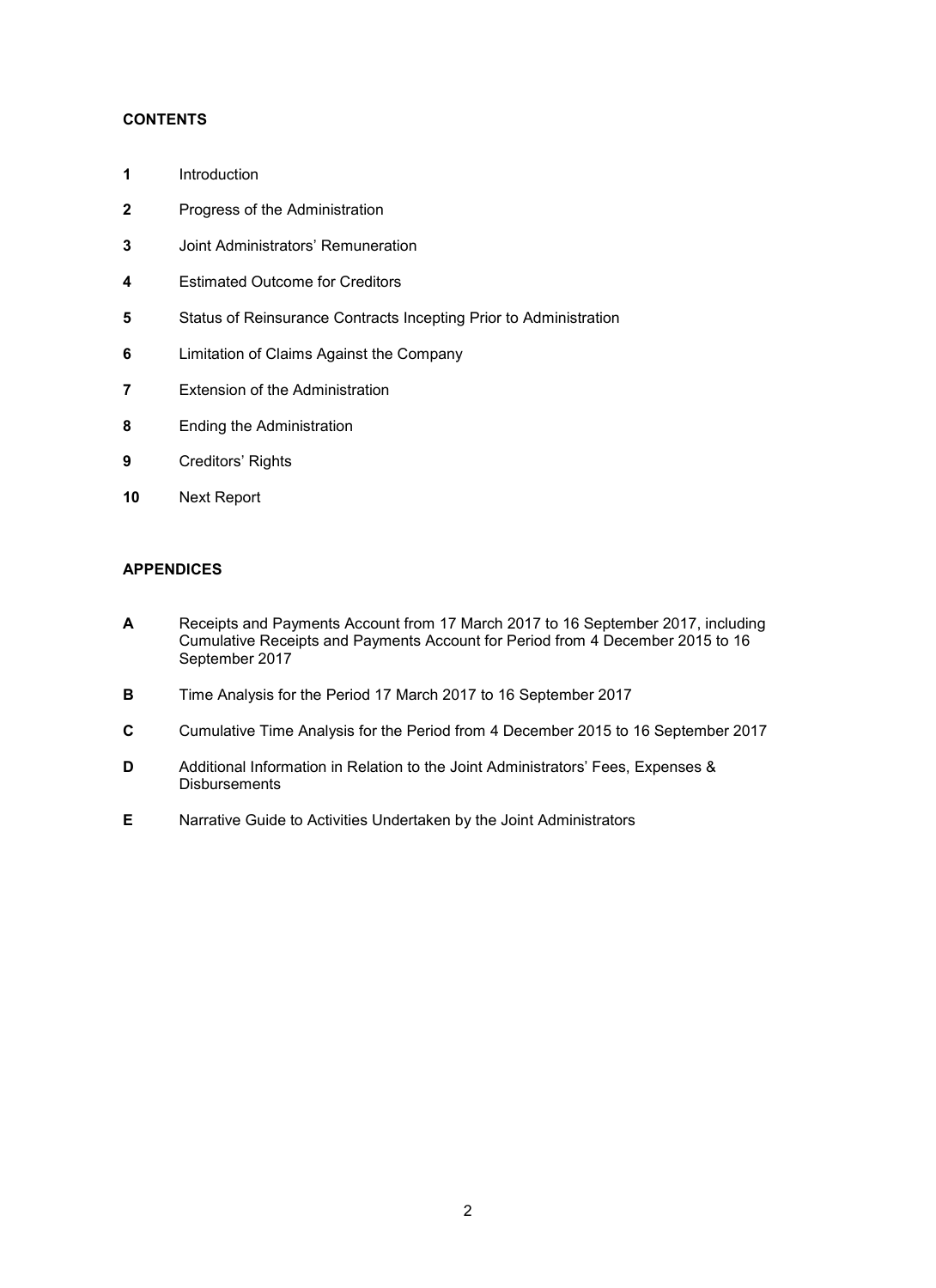#### **1 Introduction**

- 1.1 Mike Rollings and Steve Butt were appointed as Joint Administrators of the Company by order of the High Court on 4 December 2015. The Administration order was extended by the consent of the creditors, until 3 December 2017.
- 1.2 The Administration is being handled by Rollings Butt LLP at 6 Snow Hill, London, EC1A 2AY. The Administration is registered in the High Court of Justice, Chancery Division, Companies Court, reference number 9278 of 2015.
- 1.3 The trading address of the Company was 20 St Dunstans Hill, London, EC3R 8HL. The business traded under the name MedRe.
- 1.4 The registered office of the Company has been changed from c/o Charles Taylor Insurance Services Ltd, Lloyds Chambers, Portsoken Street, London, E1 8BT to 6 Snow Hill, London, EC1A 2AY and its registered number is 01395873.
- 1.5 The Joint Administrators are required to provide a progress report for each six month period of the Administration from the date of their appointment. However, due to the initial extension of the Administration, the reporting cycle was amended and thus the previous reports cover the periods as detailed below:
	- The pre-appointment period "the Proposals", dated 22 January 2016
	- 4 December 2015 to 3 June 2016 "the First Progress Report", dated 30 June 2016
	- 4 June 2016 to 16 September 2016 "the Second Progress Report", dated 28 September 2016
	- 17 September 2016 to 16 March 2017 "the Third Progress Report", dated 10 April 2017

This report covers the period from 17 March 2017 to 16 September 2017 ("the Period") and should be read in conjunction with the Joint Administrators' previous reports.

- 1.6 As previously advised, a creditors' committee ("the Committee") was formed following the initial meeting of creditors, and currently comprises:
	- Hannover Ruck SE
	- GIC of India
	- FAIR Reinsurance Pool
- 1.7 Creditors are reminded that the provisions of the Insolvency Rules allow a committee to comprise between 3 and 5 members. Should any creditor have an interest in being a member of the Committee please notify us using the contact details on the notification letter accompanying this report.

#### **2 Progress of the Administration**

- 2.1 In addition to the pursuance of the statutory objective of the Administration (i.e. **to achieve a better result for the Company's creditors as a whole than would be likely if the Company were wound up, without first being in Administration**), the Joint Administrators have duties imposed by insolvency and other legislation, some of which may not provide any direct financial benefit to creditors.
- 2.2 This section of the report provides creditors with an update on the progress made in the Period from 17 March 2017 to 16 September 2017, both in terms of the achievement of the statutory objective and also work which is required of the Joint Administrators under other related legislation.
- 2.3 As previously advised, a large proportion of the professional costs incurred relate to the investigation into the matters associated with the reasons for the Company's failure and the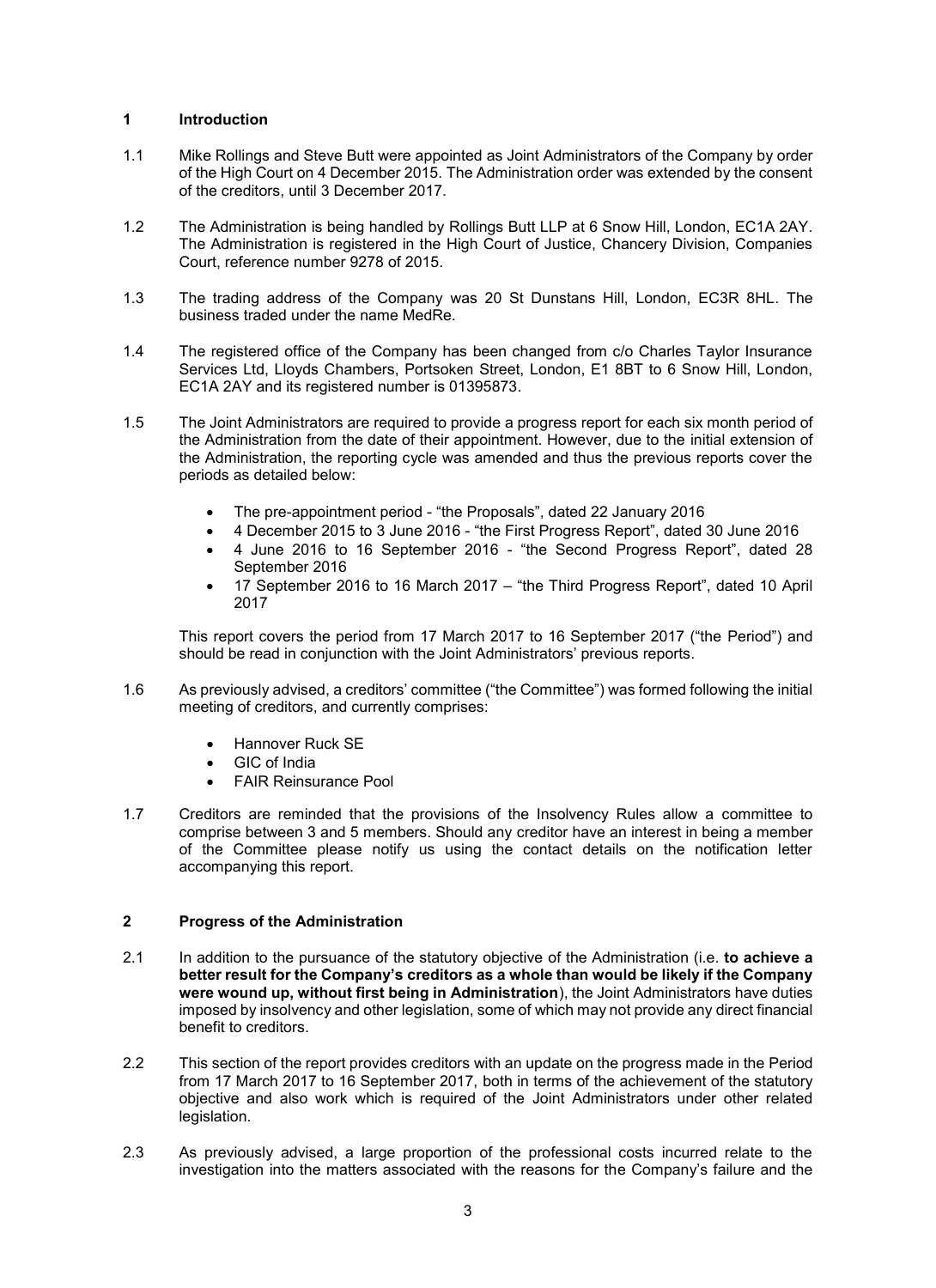claim against the Company's former Finance Director ("the former FD") and associated matters arising from this, further details of which were set out in the previous Progress Reports.

- 2.4 Attached at Appendix B is a time analysis outlining the time spent by the Joint Administrators and their staff during the Period together with a cumulative time analysis covering the period since the appointment at Appendix C.
- 2.5 Further information about the basis of remuneration agreed in this case and the Joint Administrators' fee estimates previously provided can be found in section 3 of this report, together with any relevant information about further fee estimates provided and remuneration approved by the Committee.

#### *Administration (including statutory compliance & reporting)*

- 2.6 As noted above, the Joint Administrators must undertake some work which may not bring any financial benefit to creditors generally, but ensures that certain statutory compliance requirements in accordance with the Insolvency Act 1986 and other related legislation are met. Details about the work that we anticipated would need to be done in this area was outlined in our initial fees estimate/information set out in the Proposals.
- 2.7 During the period covered by this progress report, the Committee were provided with an updated fee estimate for the period 4 June 2017 to 3 December 2017 ("the fee estimate"), which incorporated the estimated costs of this work and any significant variances from this estimate will be reported to the Committee accordingly.
- 2.8 Time costs incurred to 16 September 2017 are within the fee estimate provided to the Committee, however it is anticipated that costs in relation to investigations,  $3<sup>rd</sup>$  Party Litigation and establishing a distribution mechanism are likely to exceed those provided for in the Fee Estimate. These variances will be reported to and discussed with the Committee at the appropriate time.

#### *Case specific matters*

- 2.9 Case specific refers to time incurred in dealing with matters specific to this Administration which are outside the scope of the other standard activity codes referred to elsewhere in this report.
- 2.10 The work undertaken here largely consists of liaising with the various regulators for the Company in relation to matters relevant to the Administration and establishing a distribution mechanism. The time incurred in relation to this is unlikely to have a direct financial benefit to the Company but is a necessary consequence of the Company being a regulated entity and the need to return funds to the creditors in as expedient a manner as possible and as referred to in section 2.18 onwards.
- 2.11 In addition to this, case specific time will include time in relation to specific  $3<sup>rd</sup>$  Party Litigation. It is currently anticipated that this will have some direct financial benefit to the estate, albeit that this benefit cannot currently be quantified.

#### *Solvency II Requirements*

- 2.12 At the outset of the Administration, the Joint Administrators and their legal advisors had been concerned that the Company would not be able to meet the requirements of the Solvency II Directive 2009 ("Solvency II") which came into effect in 2016 and stipulates the level of capital that insurance companies are required to hold in proportion to the value of their policies.
- 2.13 As a consequence of these concerns, the Joint Administrators notified the FCA and PRA that they intended to seek relief under, and comply with the transitional measures referred to in, Article 308b of Solvency II. In short, this gave the Company an exemption to meeting the requirements of Solvency II subject to the termination of its activity before 1 January 2019.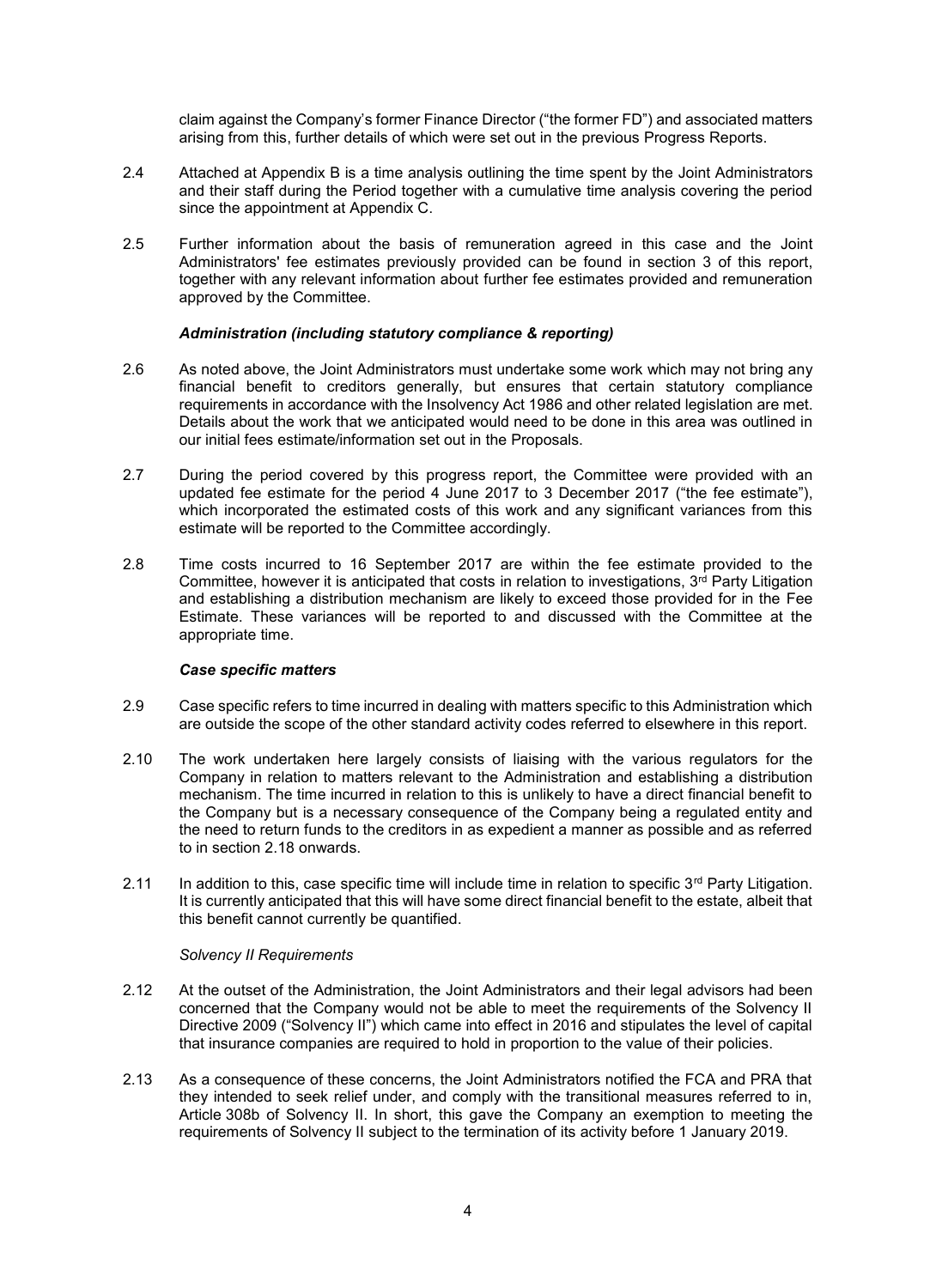- 2.14 However, it had become apparent by mid-2017, that the Company would be unable to complete the adjudication and processing of unsecured creditor claims, including the resolution of additional outstanding matters in the Administration, by 1 July 2018 being the last date by which deauthorisation could be applied for in order for activity to be deemed terminated by 1 January 2019.
- 2.15 However, following further correspondence with the PRA, it has been confirmed that companies either in run-off or financial difficulty (including insolvency) have until January 2021 to comply with the Solvency II requirements, by which time the Joint Administrators anticipate having concluded the Administration.

#### *Creditors*

- 2.16 Further information on the current estimated outcome for creditors in this case can be found at section 4 of this report. The Joint Administrators are not only required to deal with correspondence and claims from Unsecured Creditors, but also those of any secured and Preferential Creditors of the Company.
- 2.17 As previously reported it is the Joint Administrators' current understanding that there are no secured creditors, nor any outstanding employee liabilities or matters to be dealt with and as a consequence no preferential claims are anticipated. Whilst this work may not bring any financial benefit to creditors generally, the Joint Administrators are required by statute to undertake this work and it will not be possible to distribute funds to creditors in due course without it.

#### *Distribution Mechanism*

- 2.18 In order that dividends can be paid to creditors, the Joint Administrators must first establish a suitable mechanism by which claims can be adjudicated and a distribution can be made.
- 2.19 As previously reported, significant consideration has been given to the process by which funds are to be distributed to creditors by the Joint Administrators and their legal advisors including whether a Scheme of Arrangement under Part 26 of the Companies Act 2006 or a Company Voluntary Arrangement under Part 1 of the Insolvency Act 1986 would be appropriate.
- 2.20 However, given all of the relevant factors, and following consultation with the Company's legal advisors Cooley (UK) LLP ("Cooley"), and Counsel, and as anticipated in the Third Progress Report, the Joint Administrators are proposing to submit an application to Court, pursuant to Paragraph 63 of Schedule B1 to the Insolvency Act, which will seek an order giving directions including amongst other things, the creation of a Bar Date for claims in the Administration.
- 2.21 A further meeting is due to be held with Counsel to formulate the application to Court in respect of these matters once formulated further details of the proposed application will be discussed with the PRA and the FCA as well as the Committee. Notice of the application including details of the key deadlines will be circulated to creditors in due course. It is currently anticipated that this will occur before the end of 2017.

#### *The Committee*

- 2.22 The purpose of the Committee is to assist the Joint Administrators in the discharge of their functions and to determine the Joint Administrators' remuneration. The Committee are also tasked with representing the interests of the creditor body as a whole.
- 2.23 In addition to its statutory functions the Committee also serves to assist the Joint Administrators generally and act as a sounding board for them to obtain views on matters pertaining to the Administration. In this instance the Committee have been appraised of the investigations into the reasons for the failure of the Company and resultant claims and litigation arising from this as well as being asked to provide assistance to Charles Taylor Services ("CTS") in their run-off work for the Company. In particular the Committee have provided assistance where able to CTS in their attempt to make contact with creditors and debtors.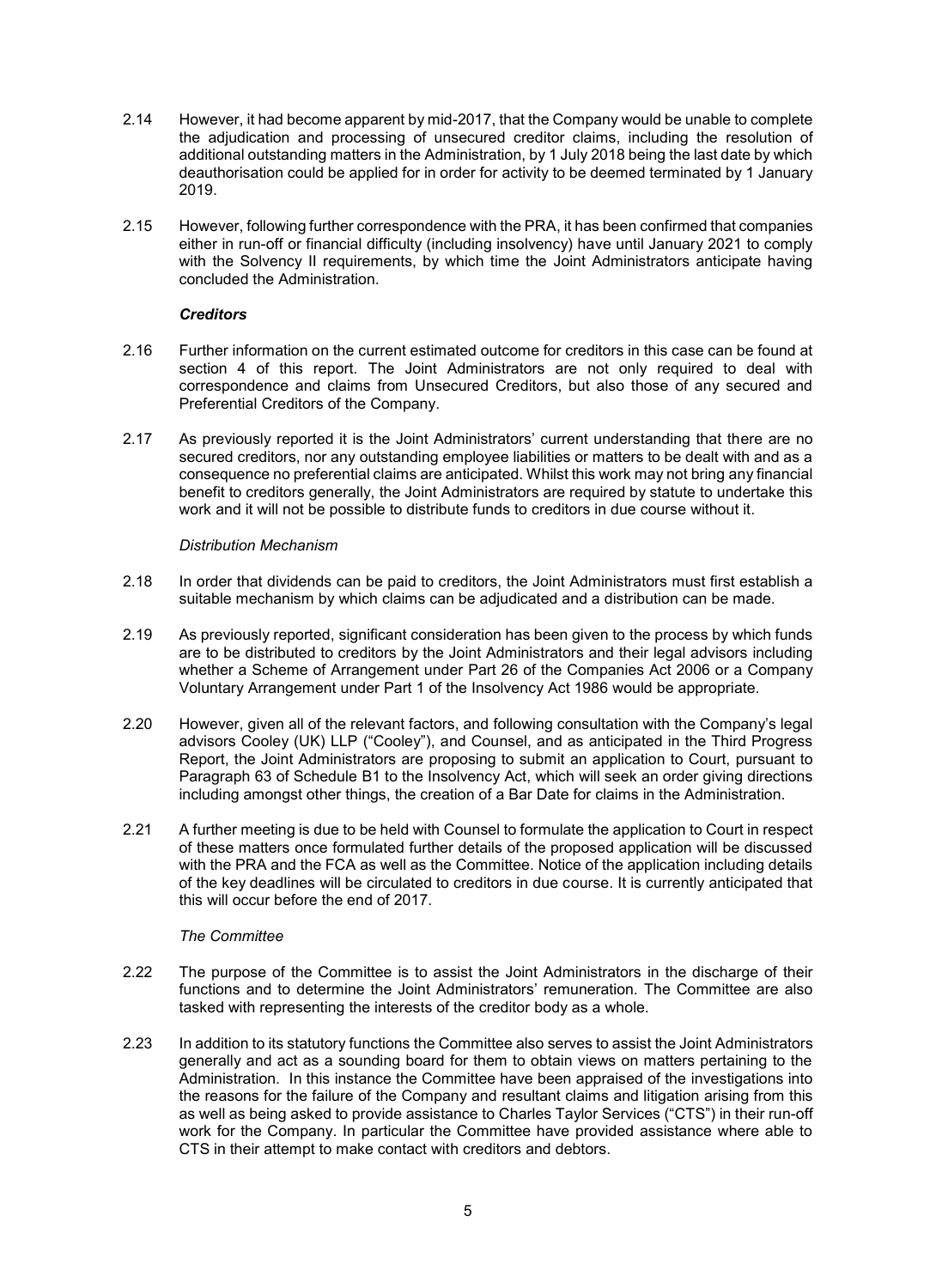- 2.24 As advised previously, given the breadth and depth of the investigations that have been necessary in order to establish the reasons for the Company's insolvency and the subsequent litigation entered into, as well as the unforeseen additional complications that have arisen in respect of the run off work as referred to elsewhere in this report, time incurred on updating the Committee and providing the information requested and required to keep them apprised of the progress of the Administration has been significantly higher than anticipated at the outset of the Administration.
- 2.25 The Committee's input and assistance continues to be important in the upcoming months as a distribution mechanism and plan is drafted and an application is made to Court. The Joint Administrators ask that should any creditors have an interest in being a member of the Committee to please notify us using the contact details on the notification letter accompanying this report.

#### *Investigations*

- 2.26 As disclosed in the First Progress Report, some of the work the Joint Administrators are required to undertake is to comply with legislation such as the Company Directors' Disqualification Act 1986 ("the CDDA 1986") and Statement of Insolvency Practice 2 – Investigations by Office Holders in Administration and Insolvent Liquidations and may not necessarily bring any financial benefit to creditors, unless these investigations reveal potential asset recoveries that the Joint Administrators can pursue for the benefit of creditors.
- 2.27 As previously disclosed, following the granting of a World Wide Freezing Order by the Court, the Joint Administrators successfully brought a claim against the former FD and recovered £285,772 from his assets. Since the Third Progress Report, the Joint Administrators have not been made aware of any further assets belonging to the former FD against which could be realised in respect of their claim against him.
- 2.28 In addition to the claim brought against the former FD by the Joint Administrators, he was arrested by the Metropolitan Police in March 2016 and was charged later that year with fraud by abuse of position of trust and false accounting (contrary to the Theft Act 1968) ("the Charges").
- 2.29 In April 2017, the former FD attended a hearing at City of London Magistrates at which he pleaded guilty to the Charges, and on 26 May 2017 he appeared at the Central Criminal Court, referred to as the Old Bailey for sentencing.
- 2.30 He was sentenced to 5 years and 4 months in prison and was disqualified from acting as a director for a period of 10 years. The Joint Administrators continue to consider the extent to which the Company has claims against other parties arising from or connected with the Unsupported Debtors and the merits of pursuing such claims.
- 2.31 Full disclosure of these proceedings and all other relevant material has been provided to the Committee. In the interests of confidentiality and so as to protect the Company's position in relation to certain aspects of its claims, we are not at this stage able to provide further details to the wider body of creditors.

#### *Realisations of Assets*

#### *Cash at Bank and Bank Interest*

- 2.32 The Joint Administrators have now recovered funds held in a bank account in Bahrain totalling USD \$96,614 as referred to in the Third Progress Report. Now that these funds have been recovered, the Joint Administrators do not anticipate any further realisations from cash at bank.
- 2.33 As disclosed in the previous Progress Reports, a proportion of the Company's funds have been placed in interest bearing accounts for the benefit of the creditors throughout the duration of the Administration. The Joint Administrators continue to monitor the Company's cash requirements, and the decision to place funds on interest bearing accounts is reviewed each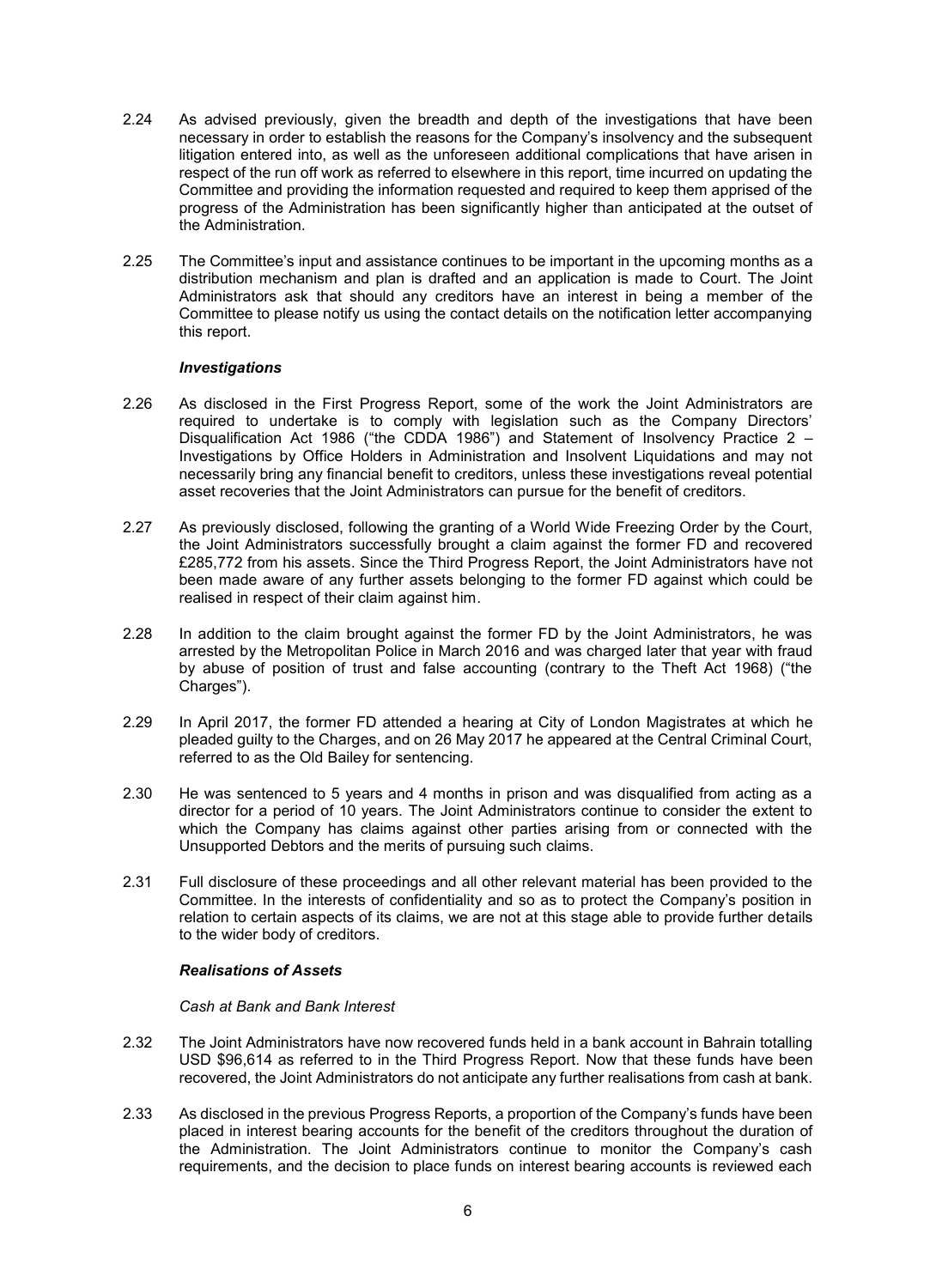time these accounts mature, in order to determine if this will still result in a net benefit to the Administration estate.

#### *Litigation Proceeds*

- 2.34 As previously advised and as stated in the investigations section of the report £285,772 has been realised as a consequence of litigation against the former FD of the Company and it seems unlikely that there will be any further significant realisations directly from his assets.
- 2.35 The Joint Administrators continue to investigate the potential for the Company to bring claims against other parties arising from or connected with the Unsupported Debtors and the merits of pursuing such claims. As disclosed above, in the interests of confidentiality and so as to the protect the Company's position in relation to certain aspects of its claims, we are not able to provide further details to the wider body of creditors at this time

#### *Debtor collections*

- 2.36 Since the date of the Third Progress Report, CTS have continued to pursue debtor balances on behalf of the Joint Administrators and a further £368,913 has been received from the Company's largest debtor as referred to in the Third Progress Report, though due to fluctuations in the exchange rate this is slightly less than the c£380,000 that was initially anticipated.
- 2.37 An additional £58,767 was received from two other debtors, and a further c.£91,000 has been reconciled in regard to three further debtors. Of this reconciled balance, one debtor who owes c£29,000 has confirmed that a bank transfer has been approved, and that funds should be transferred into the Administration account imminently. The other two debtors have yet to confirm their agreement to payment, but the Joint Administrators will continue to pursue these and other balances.
- 2.38 As detailed in the trading section of this report, the most recent agreement with CTS has now expired and it is the intention of the Joint Administrators to engage third party collection agents to pursue some of those debtors where CTS have been unsuccessful in reaching an agreement. It is proposed that agents will be engaged on a "no collection, no fee" basis and as there is a large number of debtors where the amounts owed are de minimis, agents will be instructed to pursue only those debtors where the balances and chances of success will outweigh the cost to creditors
- 2.39 The work undertaken to date by the Joint Administrators and their staff, and CTS, with regard to debtor collections has brought, and it is anticipated will continue to bring, a financial benefit to creditors which should result in a distribution to unsecured creditors of the Company.

#### *Value Added Tax ("VAT")*

2.40 The Joint Administrators continue to account for VAT in regard to expenses incurred in the Administration and reclaim VAT on those expenses.

#### *Shareholders*

- 2.41 The Joint Administrators continue to liaise with the Shareholders in relation to the Company's affairs, and particularly the Company's historic financial records.
- 2.42 Whilst the time incurred in this may not have a direct financial benefit for the estate, such information has assisted us (and CTS) in the recovery of debtors and our investigations into claims available to the Company in relation to the Unsupported Debtors.

#### *Trading*

2.43 As previously advised, the Joint Administrators appointed CTS as the Administration run-off agents for a period of 12 months at a set fee of £175,000. CTS were asked to initially focus on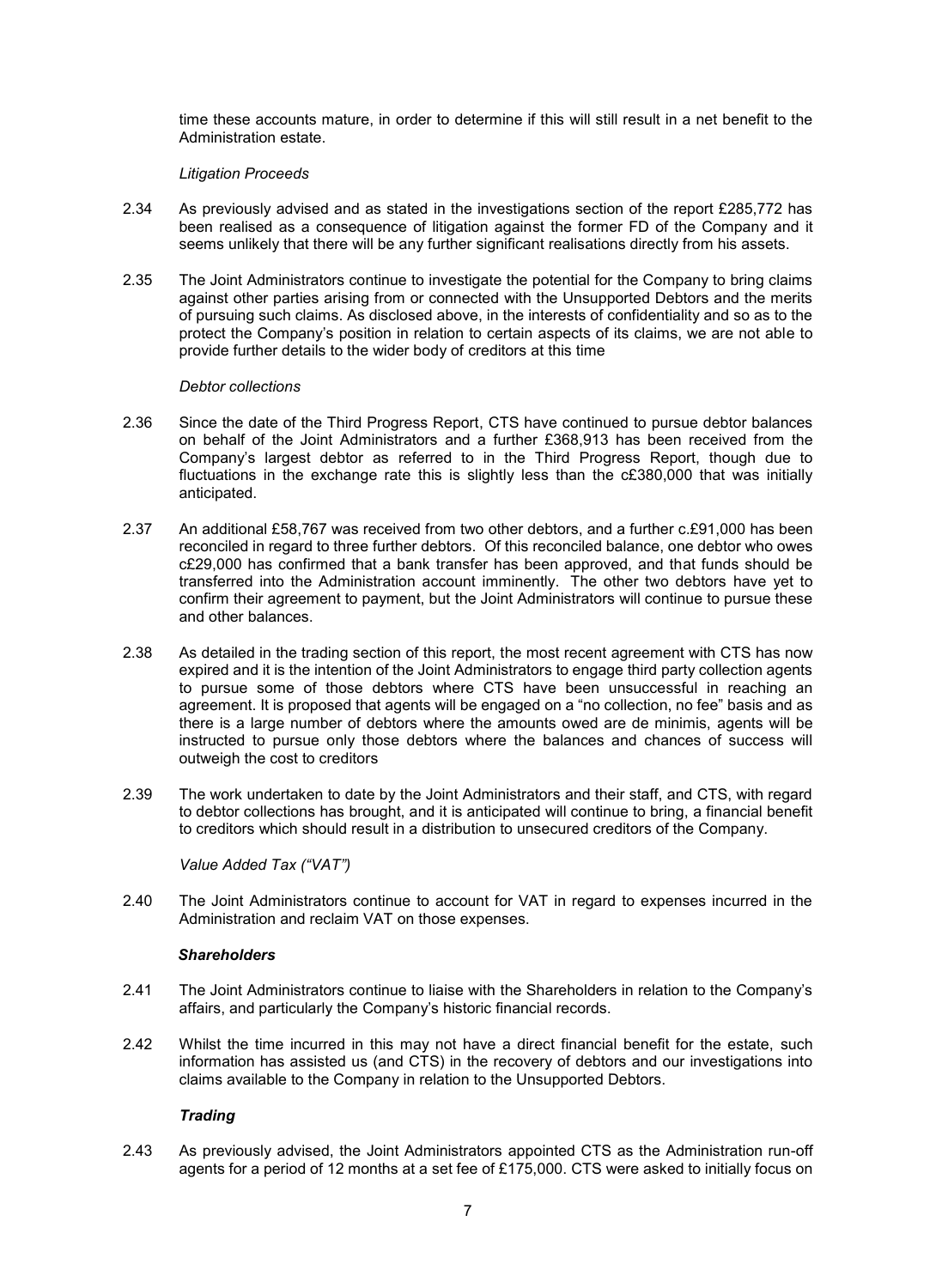asset recoveries, on behalf of the Company, and an updated reconciliation of the Company's creditor/debtor position, taking into account the discrepancies contained within the Company's previous records.

- 2.44 As a consequence of a number of factors including the discovery of the unexpired risks as previously reported, additional unforeseen difficulties in contacting many of the creditors and Debtors, as well as the limited nature of some of the records being held by both the Company and cedants themselves, CTS were unable to complete some of the work outlined in the post-Administration Run-Off Agreement prior to its expiration in May 2017.
- 2.45 As a consequence, the Joint Administrators agreed with CTS that the agreement would be extended for a period of 3 months from June 2017. As part of this work, CTS have now provided to the Joint Administrators:
	- Financial Accounts as at 31 March 2017
	- Summary of reconciliations of the MedRe debtors and creditors to 31 March 2017
	- Schedule of Reserves currently retained by Cedants / from reinsurers
	- Schedule of Outstanding losses
- 2.46 This information is necessary in order to assist in agreeing creditors' claims and ultimately in assisting in the determination of such claims and in the facilitation of the the adjudication and distribution process.
- 2.47 Details of further work requested of CTS in the context of the establishment of a distribution mechanism and a bar date for proving of creditors claims will be set out in section 4 below.

#### **3 Joint Administrators' Remuneration**

- 3.1 As confirmed in the First Progress Report, upon their appointment it became the responsibility of the Committee to agree the basis and quantum of the Joint Administrators' remuneration.
- 3.2 Subsequently the Committee resolved that the basis of the Joint Administrators' remuneration should be fixed by reference to time properly spent in attending to matters arising in the Administration. In addition, it was agreed that the Joint Administrators would defer payment of 20% of the value of the time incurred by them on a monthly basis, with the balance of this deferment to be considered with the Committee at a later point in time.
- 3.3 The Joint Administrators have provided the Committee with fee estimates and details of the work they proposed to undertake for each 6 month period of the Administration to date. For the three 6 month periods that have now expired, the Committee have also been provided with a comparative analysis of the actual time costs incurred and an explanation of any significant variations from the initial estimates, a summary of which is provided below:

| <b>Period</b>                   | (E)        | <b>Actual time</b><br>Fee estimate costs incurred<br>(£) | Time costs net<br>of 20% agreed<br>deferral (£) |
|---------------------------------|------------|----------------------------------------------------------|-------------------------------------------------|
| 4 December 2015 to 3 June 2016  | 249,865.00 | 249.222.00                                               | 199,377.60                                      |
| 4 June 2016 to 3 December 2016  | 134.705.00 | 155,683.00                                               | 124.546.40                                      |
| 14 December 2016 to 3 June 2017 | 132,006.00 | 158,339.00                                               | 126,671.20                                      |
| <b>Total</b>                    | 516,576.00 | 563.244.00                                               | 450,595.20                                      |

*\*All figures shown exclusive of VAT*

The actual time costs shown in the table above are the gross value of time incurred at our standard charge out rates and include the 20% deferral referred to in section 3.2 above.

The Committee have also been provided with, and have approved a fee estimate for the period 4 June 2017 to 3 December 2017.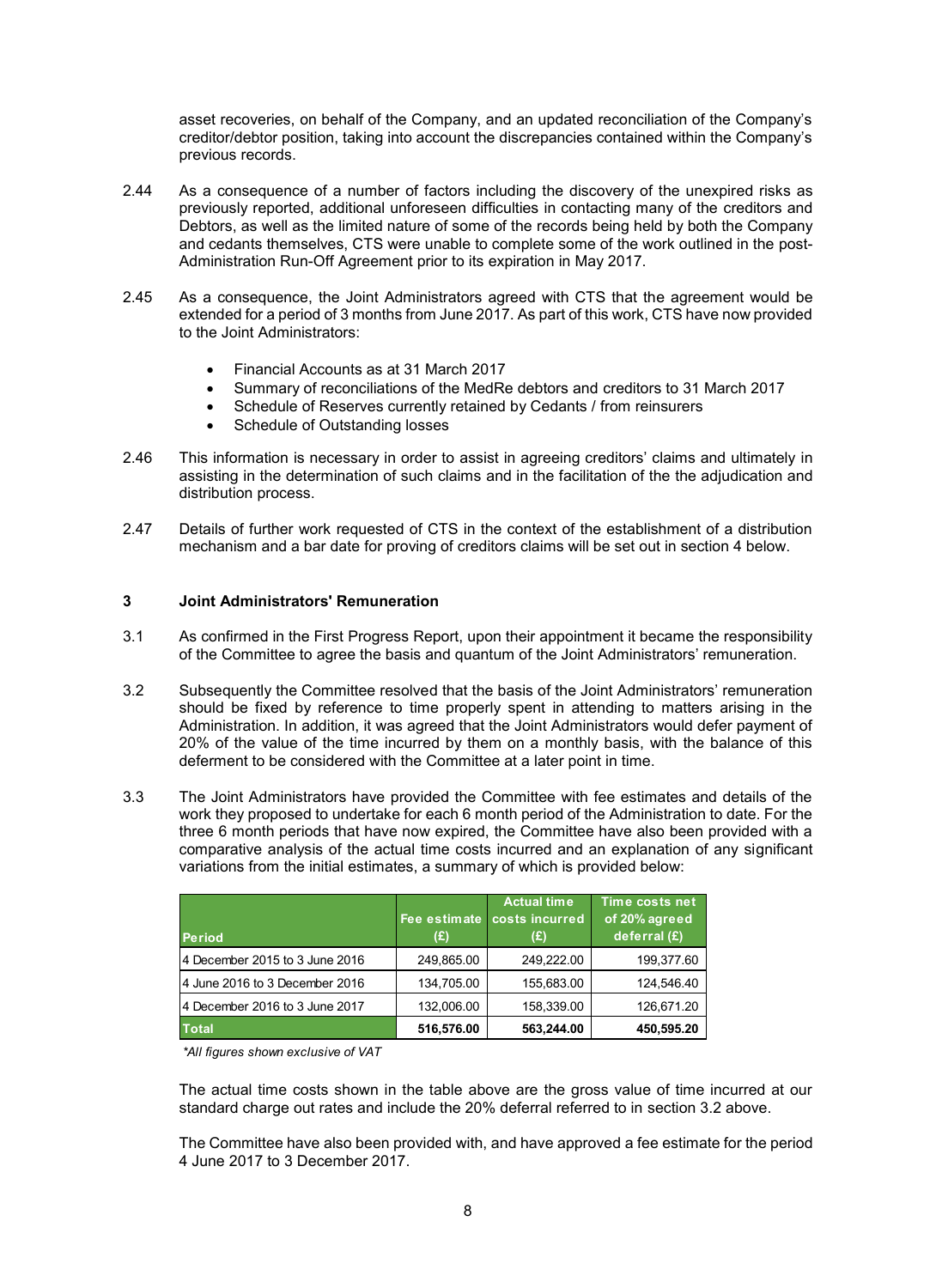3.4 The Joint Administrators' time costs for the period 17 March 2017 to 16 September 2017 are £190,665. This represents 611.40 hours at an average rate of £311.85 per hour. Attached at Appendix B is a Time Analysis which provides details of the activity costs incurred by staff grade during the Period in respect of the costs fixed by reference to time properly spent in managing the Administration.

3.5 Since the Third Progress Report was issued to creditors, the below costs have been submitted

| to and approved by the Committee: |               |                       |
|-----------------------------------|---------------|-----------------------|
|                                   | Value of time | Approved 20% Deferred |

| <b>Period</b>                       | <i>incurred</i><br>(£) | remuneration<br>(£) | remuneration<br>(£) |
|-------------------------------------|------------------------|---------------------|---------------------|
|                                     |                        |                     |                     |
| 1 January 2017 to 31 January 2017   | 20,150.00              | 16.120.00           | 4,030.00            |
| 1 February 2017 to 28 February 2017 | 23.694.00              | 18.955.20           | 4,738.80            |
| 1 March to 31 March 2017            | 27.808.00              | 22.246.40           | 5,561.60            |
| 1 April 2017 to 30 April 2017       | 42.942.00              | 34,353.60           | 8,588.40            |
| 1 May 2017 to 31 May 2017           | 29,136.00              | 23,308.80           | 5,827.20            |
| 1 June 2017 to 30 June 2017         | 34.324.50              | 27.459.60           | 6,864.90            |
| 1 July 2017 to 31 July 2017         | 18,913.00              | 15,130.40           | 3,782.60            |
| <b>Total</b>                        | 196,967.50             | 157,574.00          | 39,393.50           |

\*All figures show n exclusive of VAT

- 3.6 Time costs for 1 August 2017 to 30 September 2017 will be presented to the Committee for their review and approval at the next Committee meeting, scheduled to be held in mid-October 2017.
- 3.7 Also attached at Appendix C is a cumulative Time Analysis for the period from 4 December 2015 to 16 September 2017 which provides details of the Joint Administrators' time costs since appointment. The cumulative time costs incurred to date are £660,356 and this represents 2,141 hours at an average rate of £308.46 per hour.
- 3.8 A copy of 'A Creditors' Guide to Administrators' Fees' is available on request or can be downloaded from:

https://www.r3.org.uk/media/documents/publications/professional/Administration%20Creditor %20Fee%20Guide%20April%202017.pdf

- 3.9 Attached at Appendix D is additional information in relation to the Joint Administrators' fees, expenses and disbursements, including where relevant, information on the use of subcontractors and professional advisers. Attached at Appendix E is a narrative guide of the activities the Joint Administrators and their staff have undertaken in pursuit of the Administration objectives.
- 3.10 The following expenses have been paid since the Third Progress Report to creditors:

| <b>Supplier/Service Provider</b>                       | <b>Services provided</b>                                          | <b>Expenses</b><br>paid $(E)$ | paid (\$USD) | <b>Expenses Disbursements</b><br>(E) |
|--------------------------------------------------------|-------------------------------------------------------------------|-------------------------------|--------------|--------------------------------------|
| Al Tamimi & Company Advocates<br>and Legal Consultants | Legal advice - assistance in recovery of<br>funds held in Bahrain | 2,003.00                      | 4,381.96     | nil                                  |
| Charles Taylor Services Limited                        | Administration Run-off services                                   | 65,624.52                     | nill         | nil                                  |
| <b>Bank charges</b>                                    | Fees for processing non-£GBP currencies                           | 60.00                         | 55.31        | nil                                  |
| <b>HMRC</b> fees                                       | Penalty notice on Company VAT return                              | 617.38                        | nill         | nil                                  |
| Mail & Print                                           | External print & postage provider                                 | 268.53                        | nill         | nil                                  |
| Cooley (UK) LLP                                        | Legal advice - litigation and general<br>administration matters   | 82,141.00                     | nil          | 5,400.43                             |
|                                                        | <b>Total</b>                                                      | 150,714.43                    | 4,437.27     | 5.400.43                             |

*\*All figures shown exclusive of VAT*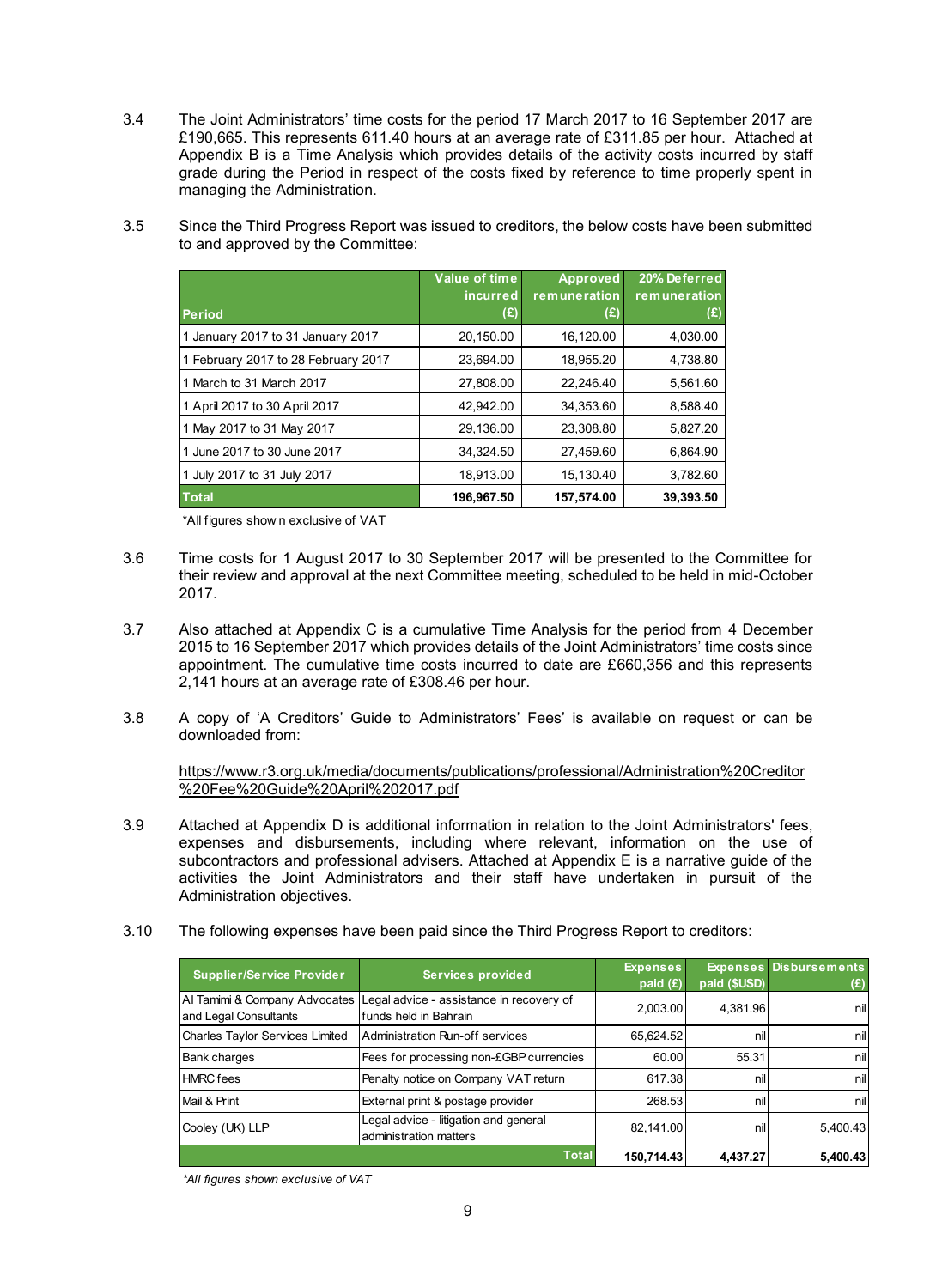## **4 Estimated Outcome for Creditors**

#### *Preferential Creditors*

4.2 The Company had no remaining employees at the date of our appointment, nor is there believed to be any outstanding employee liabilities. As such, it is understood that the Company has no preferential creditors.

#### 4.3 *Unsecured Creditors*

- 4.4 Based on current estimates and as previously advised, the Joint Administrators anticipate realising sufficient assets to enable a distribution to be made to unsecured creditors. However, given the uncertainty surrounding the value of realisations made from debtors of the Company (in particular the unsupported debtors and potential litigation) and the final total value of creditors' claims against the Company, the Joint Administrators are not in a position to estimate at this stage the value of any unsecured dividend.
- 4.5 As part of their work, CTS have reconciled the Company's accounts and creditor/debtor balances to 31 March 2017. There has been significant movement in some of these figures as a result of the continuation of closings being submitted and rendering of the outwards accounts through the course of CTS' run-off work, including cash being received from reinsurers and the allocation of balances previously held as "unallocated cash" within the Company's accounts. Fluctuations in exchange rates have affected, and will continue to affect, these balances, albeit that creditors' claims will be agreed in £GBP as at the date of the administration order.
- 4.6 As has been previously discussed, there has also been a significant impact upon certain creditor/debtor balances following the reconciliation and removal of the "unsupported debtor" balances, previously included in the company's accounts.
- 4.7 Despite this reconciliation work, and the more accurate creditor/debtor position, the Joint Administrators are not yet in a position to determine the total value of creditor claims in the Administration and this may remain the case until such time as the order sought as part of the application for the Court approved distribution mechanism (including provision for a formal bar date for claims) has been made, the bar date has passed and claims have been formally agreed.
- 4.8 As part of the distribution mechanism, it is likely that some further work in reconciling aspects of some of the creditor/debtor positions will be required of CTS, albeit that the scope of this work is yet to be agreed. However, creditors should please note that the scope of such work is unlikely to enable either CTS (or the Company acting by its Joint Administrators) to deal with all and any reconciliation queries that creditors may have especially given the age of some of these queries.

#### **5 Status of Reinsurance Contracts Incepting Prior to Administration**

- 5.1 As referred to in our previous Progress reports, during the course of their run-off work, CTS identified a number of reinsurance agreements with a number of parties ("the Agreements") which were ongoing prior to the date that run-off commenced.
- 5.2 It is our understanding that the Agreements had expired or were cancelled/terminated by agreement of the parties and/or treated by the parties as cancelled/terminated by their conduct.
- 5.3 However, in the interests of transparency, and for the avoidance of doubt, to the extent that any party to the Agreements continued to treat any of the Agreements as ongoing, by specific notice (and the contents of the Second Progress Report) and the general notice on the Joint Administrators firm's website the Joint Administrators served notices of cancellation/termination in respect of each and every one of the Agreements.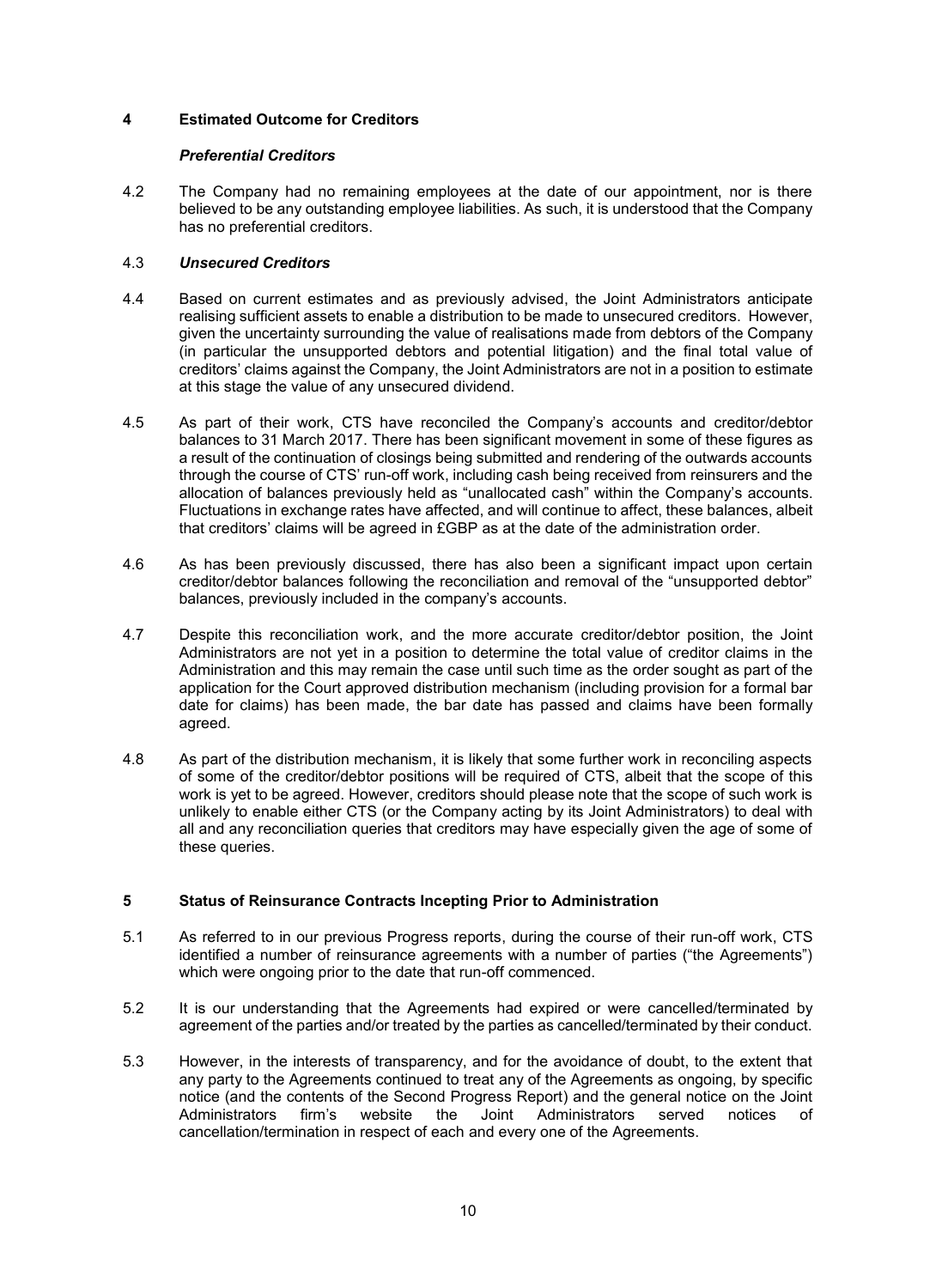- 5.4 Despite this, attempts continue to be made by some of the parties to these Agreements to cede risks to the Agreements. These parties do not, in the main, appear to have provided documentary evidence in support of any contention that they should be able to continue to cede such risk to the Agreements or have responded to direct requests from CTS.
- 5.5 Since our last report, three debtors have been identified by CTS as continuing to attempt to cede risks to the Company. CTS have been in discussion with these debtors and agreements have been prepared whereby the debtors will be asked to acknowledge that they will have no claim for any current risks, and confirm that they will remit funds that are known to be due to the Company.

#### **6 Limitation of Claims Against the Company**

- 6.1 The laws of England and Wales include certain provisions which, broadly speaking, provide a defence to contractual claims if such claims are not brought within a certain period of time (the "Limitation Period").
- 6.2 The Limitation Period for contractual claims may not stop running as a consequence of an Administration Order being made against the Company. Consequently, depending on the governing law of the contracts between the Company and its creditors (and other relevant issues such as the date the creditors' cause of action against the Company arises) the Company may have a defence against the claims of certain creditors in circumstances where the Limitation Period for their claim (or certain parts of it) has expired
- 6.3 It is the responsibility of the creditors and **not** the Company or its Joint Administrators to identify and attend to any matters relevant to their claim, including, but not limited to issues relating to relevant Limitation Periods.
- 6.4 It is the Joint Administrators' current intention, subject to legal advice, to include provisions dealing with Limitation Period issues in the application to court referred to in section 2 above.

#### **7 Extension of the Administration**

- 7.1 The Administration was extended, with the consent of the Company's creditors in October 2016, for a period of 12 months to 3 December 2017. Without further extension, the Administration will expire on 3 December 2017.
- 7.2 It is the opinion of the Joint Administrators that an extension is required in order that the Joint Administrators can continue to recover funds to the benefit of the Administration estate and to allow for a distribution to be made to creditors in keeping with the statutory objective of the Administration; to achieve a better result for the Company's creditors as a whole than would be likely if the Company were wound up (without first being in Administration).
- 7.3 It is not possible to extend the Administration again without applying to Court and as a consequence, a standalone application will be made to the Court to extend the Administration for a period of two years, to 3 December 2019.
- 7.4 The Committee have been consulted in respect of the reasons why the Joint Administrators believe that an extension is necessary.
- 7.5 Prior to submission of this application, the Joint Administrators will also seek formal confirmation from the PRA and the FCA that they do not object to the extension.
- 7.6 Formal confirmation of the result of the application will be provided to creditors in due course.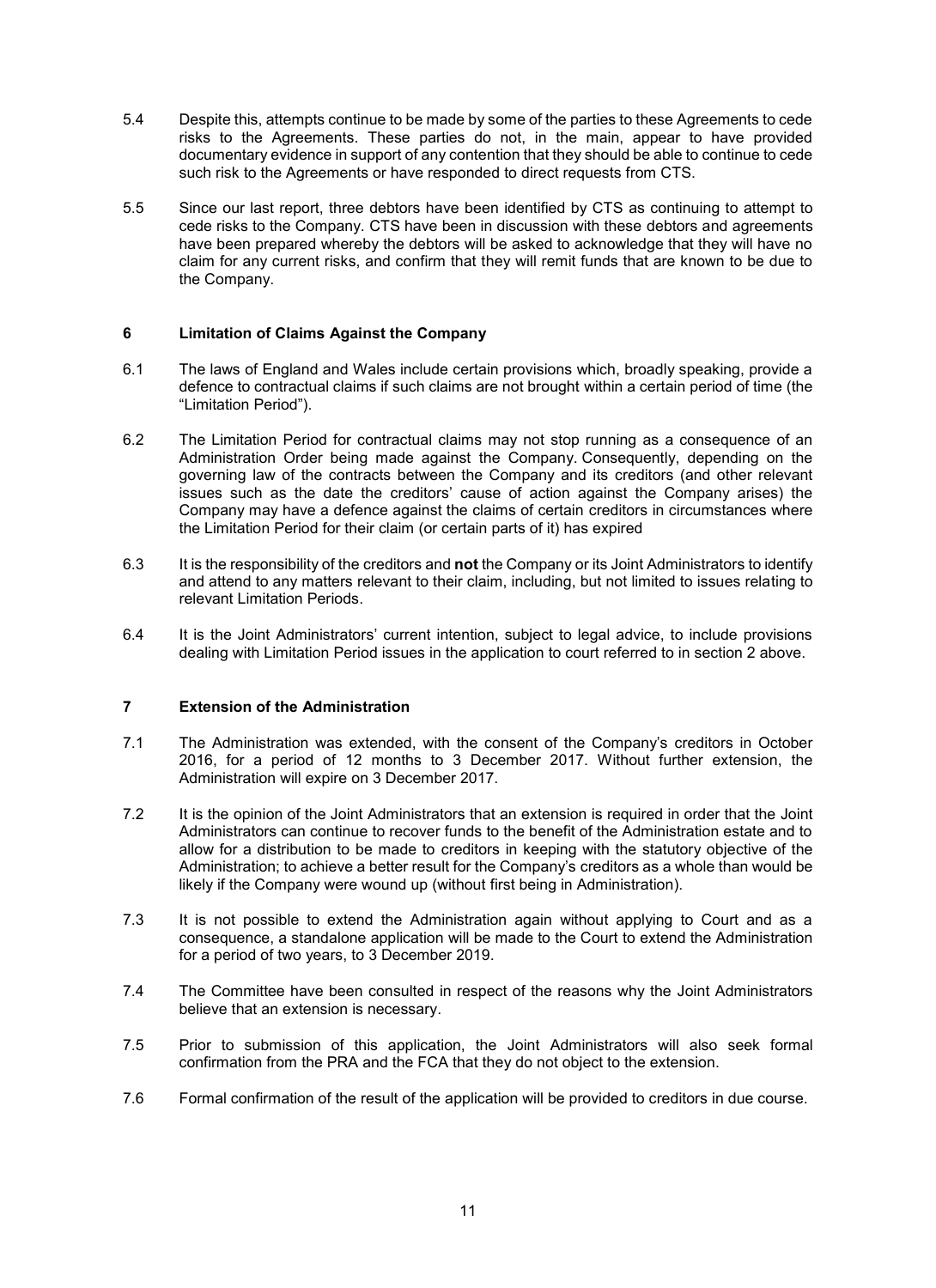#### **8 Ending the Administration**

8.1 As explained in our previous Progress Reports, given the uncertainty surrounding the value of realisations and potential for a distribution, the Joint Administrators will continue to evaluate the best method of exit from the Administration and further information will be provided to creditors in relation to these matters as the Administration progresses.

#### **9 Creditors' rights**

- 9.1 Within 21 days of the receipt of this report, a secured creditor, or an unsecured creditor (with the concurrence of at least 5% in value of the unsecured creditors) may request in writing that the Joint Administrators provide further information about their remuneration or expenses (other than pre-Administration costs) which have been itemised in this progress report.
- 9.2 Any secured creditor, or an unsecured creditor (with the concurrence of at least 10% in value of the unsecured creditors) may within 8 weeks of receipt of this progress report make an application to court on the grounds that, in all the circumstances, the basis fixed for the Joint Administrators' remuneration is inappropriate and/or the remuneration charged or the expenses incurred by the Joint Administrators, as set out in this progress report, are excessive.

#### **10 Next Report**

10.1 The Joint Administrators are required to provide a progress report within one month of the end of the next six months of the Administration or earlier if the Administration has been finalised or the Joint Administrators need to seek some additional resolutions from creditors.

For and on behalf of The Mediterranean Insurance & Reinsurance Company Limited

**Steve Butt**

Joint Administrator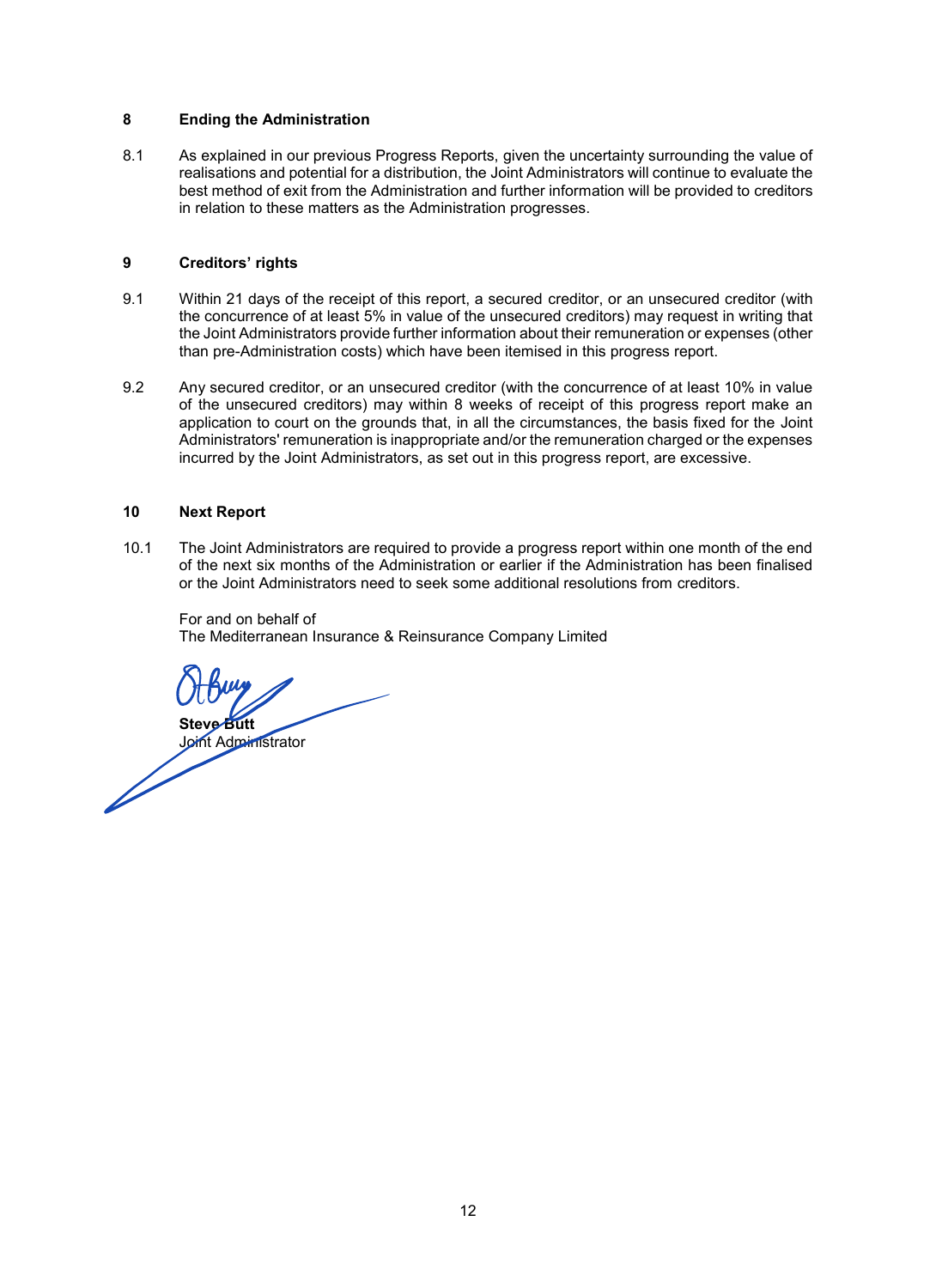#### **The Mediterranean Insurance & Reinsurance Company Limited (In Administration)**

| <b>Statement of</b> |                                          | From 04/12/2015 |               | From 17/03/2017 From 17/03/2017 | Total        |
|---------------------|------------------------------------------|-----------------|---------------|---------------------------------|--------------|
| <b>Affairs</b>      |                                          | To 16/03/2017   | To 16/09/2017 | To 16/09/2017                   |              |
| (E)                 |                                          | (E)             | (£)           | (SUSD)                          | (E)          |
|                     |                                          |                 |               |                                 |              |
|                     | <b>RECEIPTS</b>                          |                 |               |                                 |              |
| 1,503,156.00        | Cash at Bank                             | 1,530,182.78    | 0.00          | 96,614.18                       | 1,602,450.38 |
| 1,480,176.00        | Supported debtors                        | 635, 198.59     | 369,972.62    | 77,148.05                       | 1,062,878.11 |
|                     | <b>Bank Interest</b>                     | 2,164.97        | 476.38        | 0.00                            | 2,641.35     |
|                     | <b>Litigation Proceeds</b>               | 285,771.65      | 0.00          | 0.00                            | 285,771.65   |
|                     |                                          | 2,453,317.99    | 370,449.00    | 173,762.23                      | 2,953,741.49 |
|                     | <b>PAYMENTS</b>                          |                 |               |                                 |              |
|                     | Office Holder Pre-Admin. Fees            | 83,067.50       | 0.00          | 0.00                            | 83,067.50    |
|                     | Office Holder Pre-Admin. Expenses        | 188.75          | 0.00          | 0.00                            | 188.75       |
|                     | <b>Office Holders Fees</b>               | 328,832.00      | 114,984.00    | 0.00                            | 443,816.00   |
|                     | <b>Office Holders Expenses</b>           | 2,700.00        | 400.00        | 0.00                            | 3,100.00     |
|                     | Run Off Agents' Fees                     | 131,249.98      | 65,624.52     | 0.00                            | 196,874.50   |
|                     | Process Server fees                      | 170.00          | 0.00          | 0.00                            | 170.00       |
|                     | Specialist Tax Advisers                  | 1,100.00        | 0.00          | 0.00                            | 1,100.00     |
|                     | Legal Fees                               | 383,949.16      | 84,144.00     | 4,381.96                        | 471,370.87   |
|                     | Legal Disbursements                      | 42,435.46       | 5,400.43      | 0.00                            | 47,835.89    |
|                     | Stationery & Postage                     | 218.53          | 268.53        | 0.00                            | 487.06       |
|                     | <b>Statutory Advertising</b>             | 534.50          | 0.00          | 0.00                            | 534.50       |
|                     | <b>Land Registry Searches</b>            | 7.00            | 0.00          | 0.00                            | 7.00         |
|                     | <b>Bank Charges</b>                      | 30.65           | 60.00         | 55.31                           | 132.02       |
|                     | <b>HMRC Fees</b>                         | 0.00            | 617.38        | 0.00                            | 617.38       |
|                     | Irrecoverable VAT                        | 4,115.90        | 0.00          | 0.00                            | 4,115.90     |
|                     |                                          | 978,599.43      | 271,498.86    | 4,437.27                        | 1,253,417.38 |
|                     | <b>UNSECURED CREDITORS</b>               |                 |               |                                 |              |
| (1,418,000.00)      | Claims outstanding (gross)               | <b>NIL</b>      | <b>NIL</b>    | <b>NIL</b>                      | <b>NIL</b>   |
| (2,880,092.00)      | Creditors -reinsurance operations        | <b>NIL</b>      | <b>NIL</b>    | <b>NIL</b>                      | <b>NIL</b>   |
| (212, 430.00)       | Other creditors incl tax/social security | <b>NIL</b>      | <b>NIL</b>    | <b>NIL</b>                      | <b>NIL</b>   |
| (65,087.00)         | Current expenses                         | <b>NIL</b>      | <b>NIL</b>    | <b>NIL</b>                      | <b>NIL</b>   |
|                     |                                          | NIL             | NIL           | NIL                             | <b>NIL</b>   |
| (1,592,277.00)      | <b>Net Receipts/(Payments)</b>           | 1,474,718.56    | 98,950.14     | 169,324.96                      | 1,700,324.11 |

## **Summary of Receipts & Payments**

\*Exchange rate of \$1 = £0.748002 taken from XE.com as at 28/09/17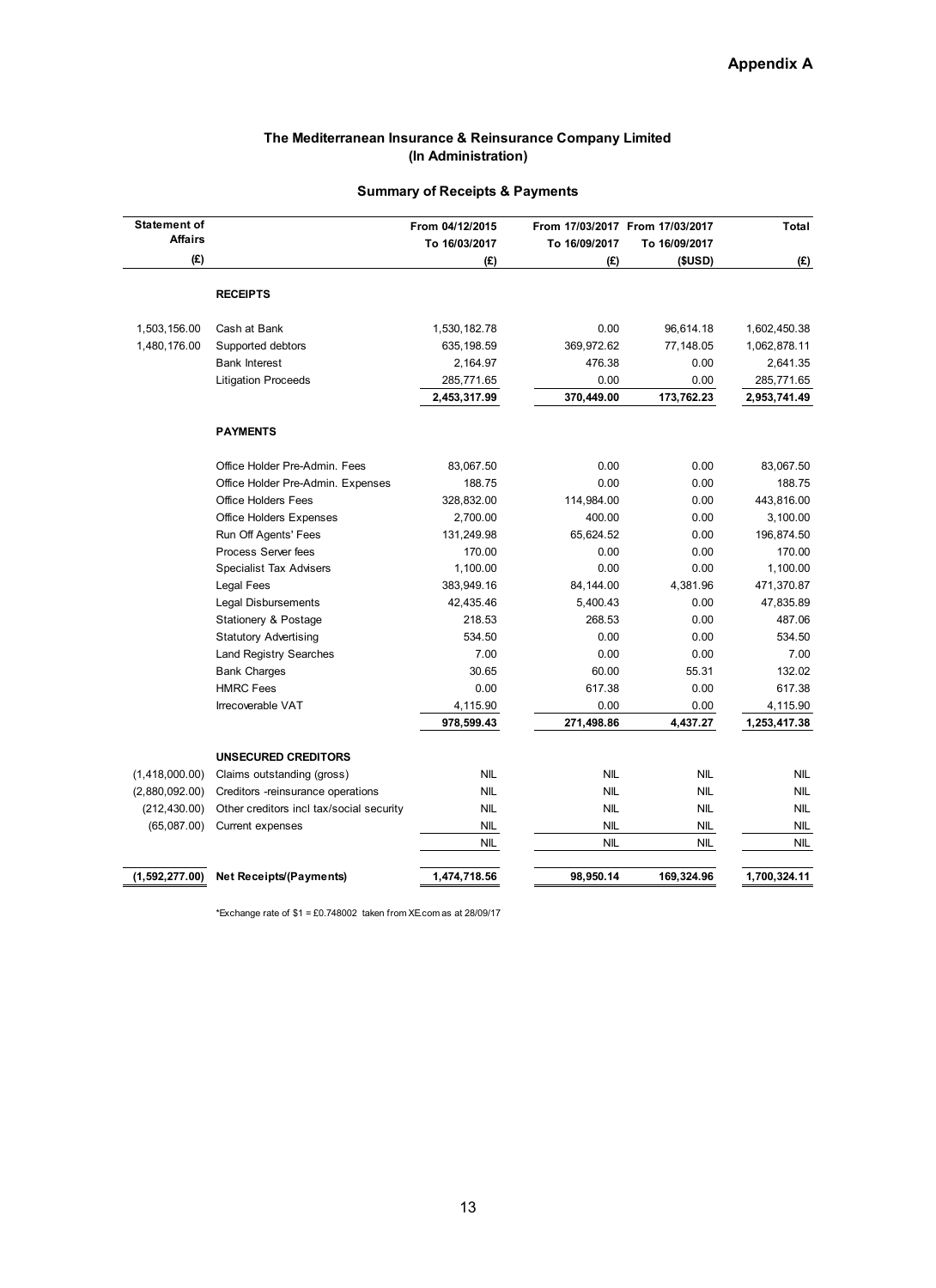#### **The Mediterranean Insurance & Reinsurance Company Limited - in Administration Time Analysis for the Period 17 March 2017 to 16 September 2017**

| <b>Classification of Work Function</b>    | Partner | Manager | Associate   |        | Total Hours Time Cost (£) | <b>Average Hourly</b> |
|-------------------------------------------|---------|---------|-------------|--------|---------------------------|-----------------------|
|                                           |         |         |             |        |                           | Rate $(E)$            |
| 100 : Administration & Planning           | 0.00    | 0.00    | 4.40        | 4.40   | 880.00                    | 200.00                |
| 101 : Administrative Set-Up               | 0.00    | 0.00    | 0.40        | 0.40   | 80.00                     | 200.00                |
| 104 : Case Management                     | 0.00    | 3.80    | 8.80        | 12.60  | 3,152.00                  | 250.16                |
| 105 : Case Planning                       | 2.70    | 1.50    | 10.10       | 14.30  | 3,844.00                  | 268.81                |
| 107 : Statutory Reporting                 | 12.50   | 2.20    | 18.40       | 33.10  | 10,369.00                 | 313.26                |
| 108 : Statutory Compliance                | 0.00    | 0.00    | 0.30        | 0.30   | 60.00                     | 200.00                |
| $111:$ Billing                            | 0.00    | 0.00    | 1.40        | 1.40   | 260.00                    | 185.71                |
| 112 : Post Appointment Tax                | 0.00    | 4.80    | 5.20        | 10.00  | 2,816.00                  | 281.60                |
| 116 : Case Accounting                     | 0.40    | 2.60    | 14.90       | 17.90  | 3,283.00                  | 183.41                |
| 117 : Bank Reconciliations                | 0.10    | 0.90    | 1.50        | 2.50   | 617.00                    | 246.80                |
| 118 : Receipts & Payments                 | 0.00    | 0.00    | 1.00        | 1.00   | 200.00                    | 200.00                |
| <b>Administration &amp; Planning</b>      | 15.70   | 15.80   | 66.40       | 97.90  | 25,561.00                 | 261.09                |
|                                           |         |         |             |        |                           |                       |
| 600 : Case Specific                       | 3.70    | 1.80    | 1.30        | 6.80   | 2,665.00                  | 391.91                |
| 622 : Establishing Distribution Mechanism | 23.90   | 27.00   | 0.70        | 51.60  | 21,363.00                 | 414.01                |
| 633 : 3rd Party Litigation                | 6.10    | 4.00    | 1.30        | 11.40  | 4,607.00                  | 404.12                |
| <b>Case Specific Matters</b>              | 33.70   | 32.80   | 3.30        | 69.80  | 28,635.00                 | 410.24                |
|                                           |         |         |             |        |                           |                       |
| 500 : Creditors                           | 0.70    | 0.00    | 11.90       | 12.60  | 2,709.00                  | 215.00                |
| 505 : Creditors Committee                 | 23.10   | 35.30   | 71.50       | 129.90 | 38,192.50                 | 294.01                |
| 508 : Employees                           | 0.00    | 0.00    | 0.30        | 0.30   | 60.00                     | 200.00                |
| <b>Creditors</b>                          | 23.80   | 35.30   | 83.70       | 142.80 | 40,961.50                 | 286.85                |
| 200 : Investigations                      | 0.90    | 11.20   | 3.80        | 15.90  | 5,075.00                  | 319.18                |
| 203 : Investigatory Work                  | 14.90   | 58.30   | 49.10       | 122.30 | 35,482.00                 | 290.12                |
| Investigations                            | 15.80   | 69.50   | 52.90       | 138.20 | 40,557.00                 | 293.47                |
|                                           |         |         |             |        |                           |                       |
| 300 : Realisation Of Assets               | 0.60    | 8.20    | 2.00        | 10.80  | 3,716.00                  | 344.07                |
| 303 : Book Debts                          | 2.80    | 52.70   | 6.50        | 62.00  | 21,933.00                 | 353.76                |
| 314 : Litigation                          | 2.90    | 9.70    | 27.90       | 40.50  | 10,497.00                 | 259.19                |
| <b>Realisation of Assets</b>              | 6.30    | 70.60   | 36.40       | 113.30 | 36,146.00                 | 319.03                |
| 800 : Shareholders                        | 0.30    | 0.00    | 0.10        | 0.40   | 161.00                    | 402.50                |
| <b>Shareholders</b>                       | 0.30    | 0.00    | 0.10        | 0.40   | 161.00                    | 402.50                |
|                                           |         |         |             |        |                           |                       |
| 401 : Management Of Operations            | 25.70   | 11.20   | 12.10       | 49.00  | 18,643.00                 | 380.47                |
| Trading                                   | 25.70   | 11.20   | $14^{2.10}$ | 49.00  | 18,643.00                 | 380.47                |
|                                           |         |         |             |        |                           |                       |
| <b>Total Hours</b>                        | 121.30  | 235.20  | 254.90      | 611.40 | 190.664.50                | 311.85                |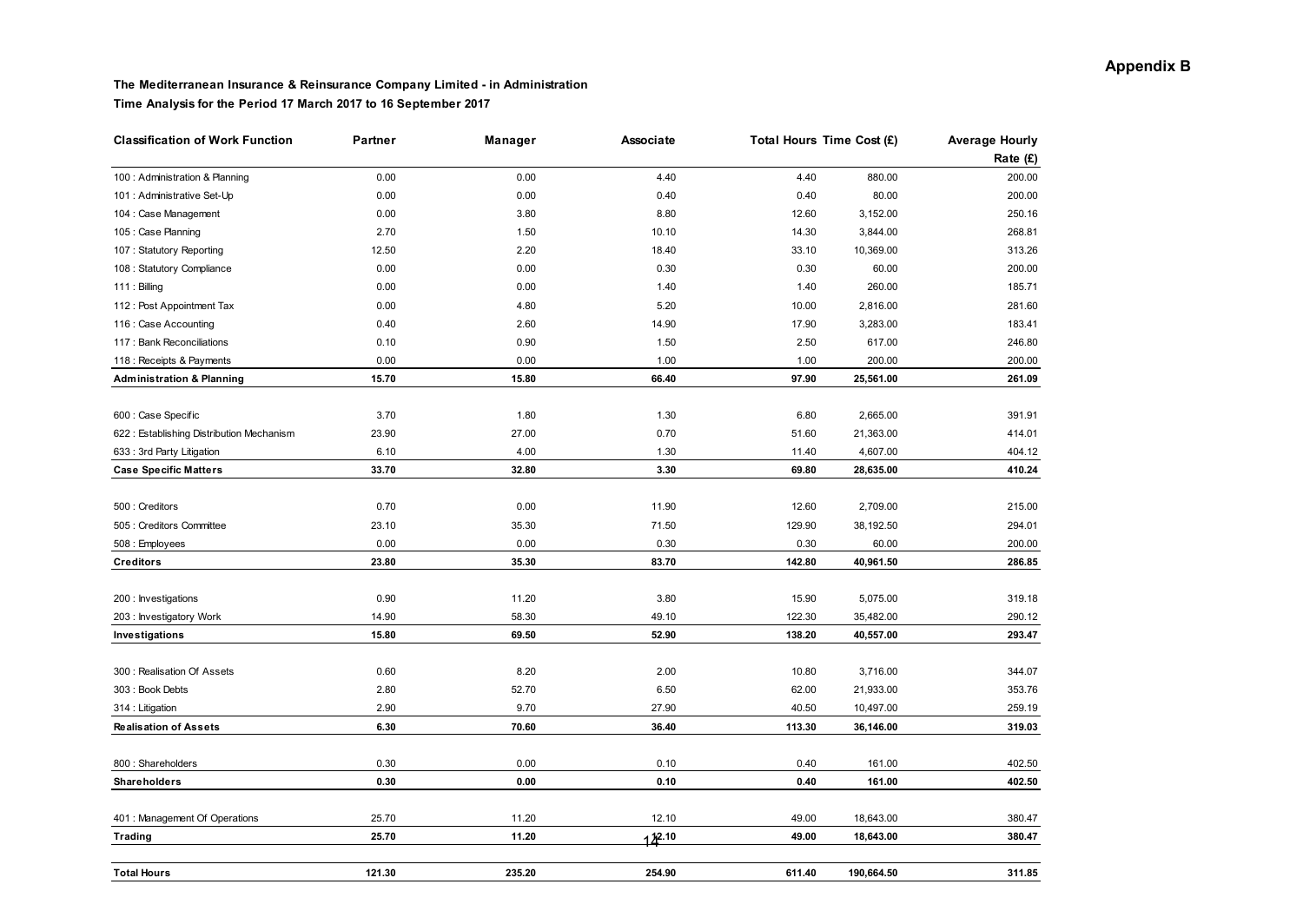#### **The Mediterranean Insurance & Reinsurance Company Limited - in Administration Cumulative Time Analysis for the Period 4 December 2015 to 16 September 2017**

| <b>Classification of Work Function</b>                                  | Partner | Manager      | Associate | Total Hours Time Cost (£) |            | <b>Average Hourly</b> |
|-------------------------------------------------------------------------|---------|--------------|-----------|---------------------------|------------|-----------------------|
|                                                                         |         |              |           |                           |            | Rate (£)              |
| 100 : Administration & Planning                                         | 23.70   | 7.20         | 34.90     | 65.80                     | 19,331.00  | 293.78                |
| 101 : Administrative Set-Up                                             | 1.20    | 0.60         | 4.50      | 6.30                      | 1,616.00   | 256.51                |
| 102: Appointment                                                        | 4.60    | 1.30         | 3.00      | 8.90                      | 3,099.00   | 348.20                |
| 103 : Background Information                                            | 0.00    | 1.70         | 0.20      | 1.90                      | 633.00     | 333.16                |
| 104 : Case Management                                                   | 2.80    | 15.40        | 50.00     | 68.20                     | 16,683.00  | 244.62                |
| 105 : Case Planning                                                     | 31.30   | 5.10         | 34.30     | 70.70                     | 22,929.50  | 324.32                |
| 106 : Maintanance Of Records                                            | 1.00    | 0.00         | 2.60      | 3.60                      | 970.00     | 269.44                |
| 107: Statutory Reporting                                                | 36.80   | 21.10        | 104.80    | 162.70                    | 44,605.50  | 274.16                |
| 108 : Statutory Compliance                                              | 4.70    | 1.50         | 12.90     | 19.10                     | 5,178.50   | 271.13                |
| 109 : Review                                                            | 0.00    | 1.10         | 0.00      | 1.10                      | 385.00     | 350.00                |
| $111:$ Billing                                                          | 0.00    | 0.00         | 5.70      | 5.70                      | 1,033.00   | 181.23                |
| 112 : Post Appointment Tax                                              | 3.50    | 16.80        | 25.30     | 45.60                     | 12,769.00  | 280.02                |
| 115 : Meetings                                                          | 5.00    | 3.40         | 7.60      | 16.00                     | 4,859.00   | 303.69                |
| 116 : Case Accounting                                                   | 3.20    | 14.20        | 61.00     | 78.40                     | 15,733.50  | 200.68                |
| 117 : Bank Reconciliations                                              | 0.10    | 0.90         | 3.30      | 4.30                      | 851.00     | 197.91                |
| 118 : Receipts & Payments                                               | 0.00    | 0.00         | 6.80      | 6.80                      | 1,199.00   | 176.32                |
| 702 : Liaison With Directors                                            | 5.30    | 5.70         | 0.60      | 11.60                     | 4,507.50   | 388.58                |
| <b>Administration &amp; Planning</b>                                    | 123.20  | 96.00        | 357.50    | 576.70                    | 156,382.50 | 271.17                |
| 600 : Case Specific                                                     | 7.50    | 10.10        | 3.20      | 20.80                     | 7,714.00   | 370.87                |
|                                                                         | 23.90   | 27.00        | 0.70      | 51.60                     | 21,363.00  | 414.01                |
| 622 : Establishing Distribution Mechanism<br>633 : 3rd Party Litigation | 6.10    | 4.00         | 1.30      | 11.40                     | 4,607.00   | 404.12                |
| <b>Case Specific Matters</b>                                            | 37.50   | 41.10        | 5.20      | 83.80                     | 33,684.00  | 401.96                |
|                                                                         |         |              |           |                           |            |                       |
| 500 : Creditors                                                         | 17.50   | 2.70         | 82.10     | 102.30                    | 24,369.00  | 238.21                |
| 505 : Creditors Committee                                               | 97.50   | 105.80       | 231.60    | 434.90                    | 129,936.00 | 298.77                |
| 508 : Employees                                                         | 0.00    | 0.00         | 0.80      | 0.80                      | 160.00     | 200.00                |
| 510 : Pre Appointment Tax                                               | 0.80    | 0.80         | 0.10      | 1.70                      | 659.00     | 387.65                |
| <b>Creditors</b>                                                        | 115.80  | 109.30       | 314.60    | 539.70                    | 155,124.00 | 287.43                |
| 200 : Investigations                                                    | 68.60   | 103.80       | 73.80     | 246.20                    | 81,537.50  | 331.18                |
| 201 : CDDA Reports                                                      | 12.90   | 28.40        | 11.70     | 53.00                     | 18,721.50  | 353.24                |
| 203 : Investigatory Work                                                | 46.10   | 87.50        | 78.00     | 211.60                    | 66,051.00  | 312.15                |
| 206 : Meetings With Directors                                           | 6.00    | 0.50         | 4.90      | 11.40                     | 3,834.50   | 336.36                |
| Investigations                                                          | 133.60  | 220.20       | 168.40    | 522.20                    | 170,144.50 | 325.82                |
| 300 : Realisation Of Assets                                             | 5.70    | 36.10        | 24.60     | 66.40                     | 20,769.00  | 312.79                |
| 302 : Identifying, Securing, Insuring Assets                            | 0.80    | 0.00         | 0.70      | 1.50                      | 490.00     | 326.67                |
| 303: Book Debts                                                         | 4.80    | 53.40        | 10.00     | 68.20                     | 23,760.00  | 348.39                |
| 314 : Litigation                                                        | 52.30   | 22.20        | 66.80     | 141.30                    | 45,648.50  | 323.06                |
| <b>Realisation of Assets</b>                                            | 63.60   | 111.70       | 102.10    | 277.40                    | 90,667.50  | 326.85                |
|                                                                         |         |              |           |                           |            |                       |
| 800: Shareholders                                                       | 3.00    | 0.00         | 0.20      | 3.20                      | 1,450.00   | 453.13                |
| Shareholders                                                            | 3.00    | 0.00         | 0.20      | 3.20                      | 1,450.00   | 453.13                |
| 401 : Management Of Operations                                          | 83.80   | $15^{19.20}$ | 34.80     | 137.80                    | 52,903.50  | 383.92                |
| Trading                                                                 | 83.80   | 19.20        | 34.80     | 137.80                    | 52,903.50  | 383.92                |
| <b>Total Hours</b>                                                      | 560.50  | 597.50       | 982.80    | 2,140.80                  | 660.356.00 | 308.46                |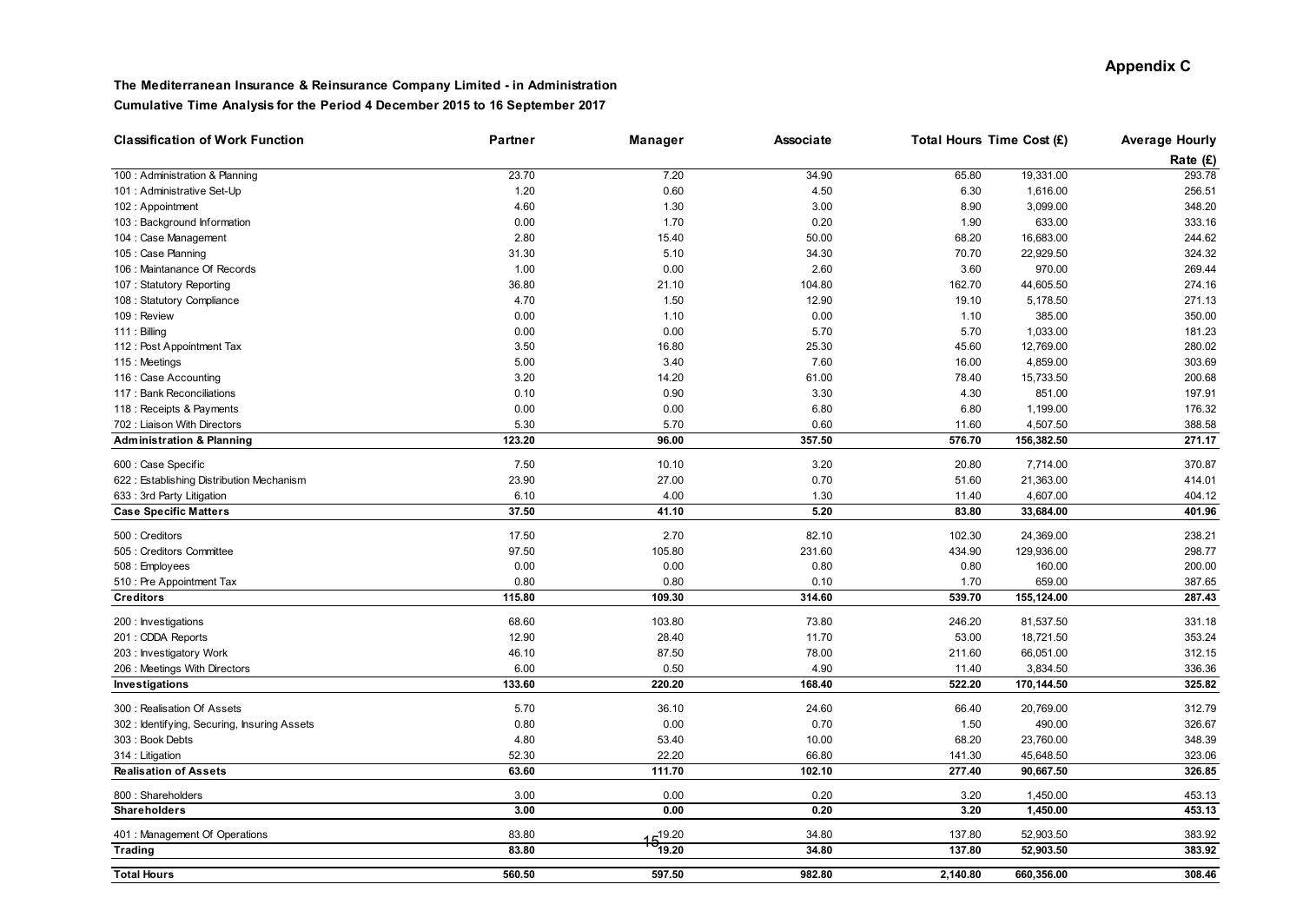## **Additional Information in Relation to the Joint Administrators' Fees, Expenses & Disbursements**

#### **1 Staff Allocation and the Use of Sub-Contractors**

- 1.1 The general approach to resourcing our assignments is to allocate staff with the skills and experience to meet the specific requirements of the case.
- 1.2 The constitution of the case team will usually consist of a Partner, a Director or Manager, and an Associate. The exact constitution of the case team will depend on the anticipated size and complexity of the assignment and the experience requirements of the assignment.
- 1.3 We are not proposing to utilise the services of any sub-contractors in this case.

#### **2 Charge Out Rates**

2.1 Rollings Butt LLP's charge-out rates for the period 1 April 2015 to 31 March 2016 are detailed below:

| Grade           | Rate (£ per hour) |
|-----------------|-------------------|
| Partner         | 445               |
| <b>Director</b> | 350               |
| Manager         | 270               |
| Associate       | 120-190           |

2.2 Rollings Butt LLP's charge-out rates for the period 1 April 2016 to date are detailed below:

| Grade      | Rate (£ per hour) |
|------------|-------------------|
| Partner    | 470               |
| Director   | 370               |
| Manager    | 285               |
| lAssociate | 130-200           |

Please note this firm records its time in minimum units of 6 minutes.

### **3 Professional Advisors**

3.1 On this assignment we have used the professional advisors listed below. We have also indicated alongside, the basis of our fee arrangement with them, which is subject to review on a regular basis.

| <b>Name of Professional Advisor</b>                    | <b>Nature of Advice</b>                   | <b>Basis of Fee Arrangement</b> |
|--------------------------------------------------------|-------------------------------------------|---------------------------------|
| Cooley (UK) LLP                                        | Legal advisers                            | Hourly rate and disbursements.  |
| Al Tamimi & Company Advocates and Legal<br>Consultants | Legal advisers (Bahrain)                  | Hourly rate and disbursements   |
| Smith & Williamson LLP                                 | Specialist tax advisers                   | Fixed fee                       |
| Charles Taylor Services Ltd                            | Run-Off Agents                            | Fixed fee                       |
| Lambert Smith Hampton Group Limited                    | Asset valuers                             | Percentage of realisations      |
| Ashfords LLP                                           | Legal advisers (specific<br>claim issues) | Hourly rate and disbursements   |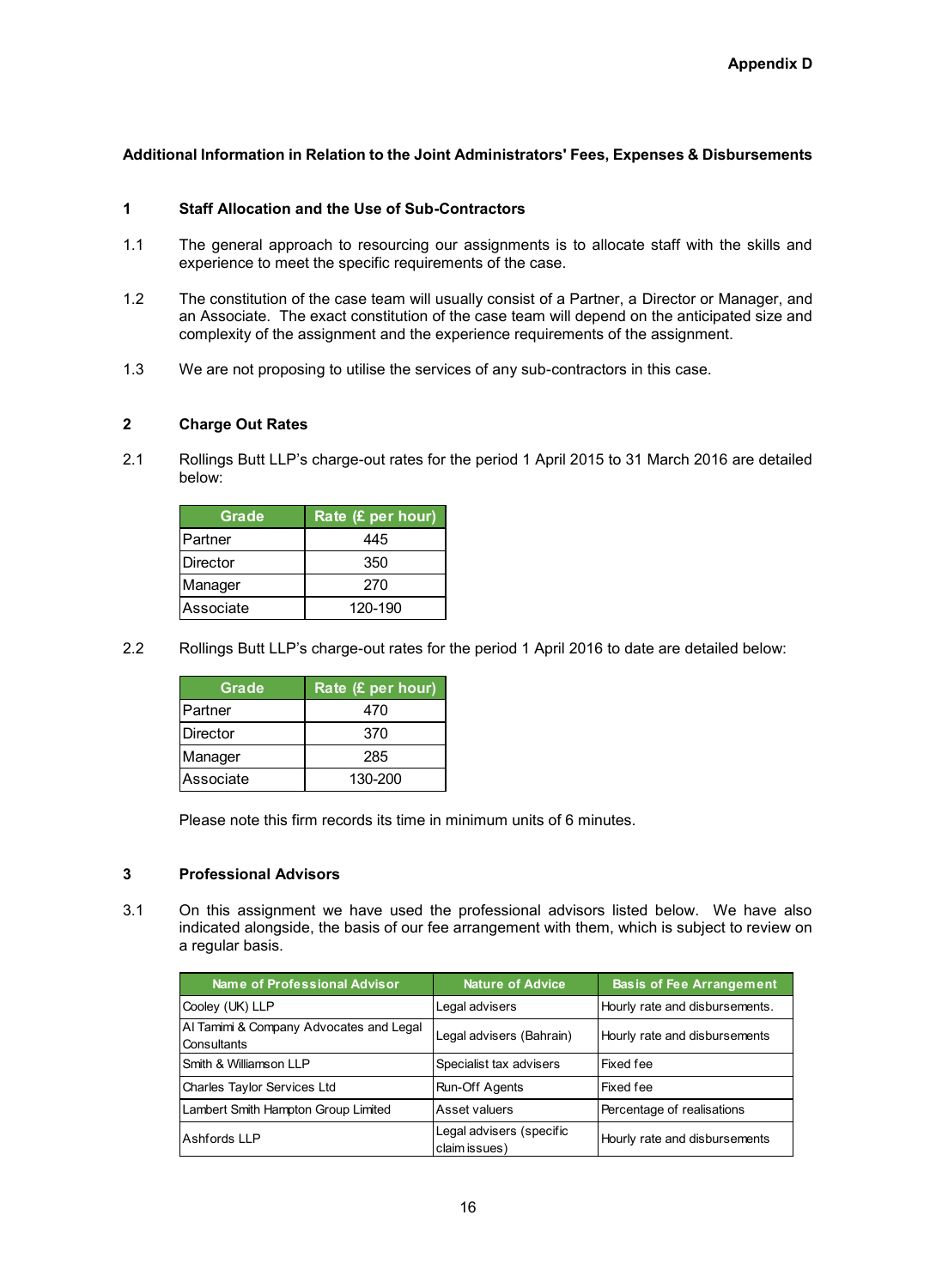3.2 Our choice was based on our perception of their experience and ability to perform this type of work, the complexity and nature of the assignment and the basis of our fee arrangement with them.

#### **4 Joint Administrators' Expenses & Disbursements**

4.1 The estimate of expenses (including disbursements) that were anticipated to be incurred at the outset of the Administration was provided to creditors in the Proposals and an updated schedule has been included in our subsequent Progress Reports.

#### *Current position of Joint Administrators' expenses*

4.2 An analysis of the expenses paid during the period of this report, together with those incurred but not yet paid at the date of this report is provided below:

| Supplier/Service Provider                              | Services provided                                                 | Paid in prior<br>period $(E)$ | Paid in this<br>period** (£) | <b>Incurred but</b><br>not paid to<br>date $(E)$ | Total $(E)$ |
|--------------------------------------------------------|-------------------------------------------------------------------|-------------------------------|------------------------------|--------------------------------------------------|-------------|
| Al Tamimi & Company Advocates<br>and Legal Consultants | Legal advice - assistance in recovery of<br>funds held in Bahrain | 1.182.21                      | 5,280.71                     | nil                                              | 6,462.92    |
| Charles Taylor Services Limited                        | Administration Run-off services                                   | 131,249.98                    | 65,624.52                    | 7,291.67                                         | 204,166.17  |
| <b>Bank charges</b>                                    | Fees for processing non-£GBP currencies                           | 30.65                         | 101.37                       | nil                                              | 132.02      |
| <b>HMRC</b> fees                                       | Penalty notice on Company VAT return                              | 617.38                        | nill                         | nil                                              | 617.38      |
| Mail & Print                                           | External print & postage provider                                 | 218.53                        | 268.53                       | nil                                              | 487.06      |
| Cooley (UK) LLP                                        | Legal advice - litigation and general<br>administration matters   | 336,891.00                    | 82.141.00                    | 287.000.00                                       | 706,032.00  |
| Smith & Williamson LLP                                 | Specialist tax advice                                             | 1.100.00                      | nill                         | nil                                              | 1.100.00    |
| Legal disbursements                                    | Counsel fees                                                      | 42,435.46                     | 5,400.43                     | 36.075.00                                        | 83,910.89   |
|                                                        | <b>Total</b>                                                      | 513,725.21                    | 153,416.13                   | 294,291.67                                       | 917,897.55  |

*\*All figures shown exclusive of VAT*

\*\*Exchange rate of \$1 = £0.748002 taken from XE.com as at 28/09/17

4.3 Category 1 disbursements do not require approval by creditors. The type of disbursements that may be charged as a Category 1 disbursement to a case generally comprise of external supplies of incidental services specifically identifiable to the case, such as postage, case advertising, invoiced travel and external printing, room hire and document storage. Also chargeable will be any properly reimbursed expenses incurred by personnel in connection with the case. Category 1 disbursements charged in the Period are shown below:

| <b>Category 1 Disbursements</b><br>(17 March 2017 to 16 September 2017) | Total $(E)$ |
|-------------------------------------------------------------------------|-------------|
| Postage & Couriers                                                      | 10.09       |
| Printing                                                                | 0.90        |
|                                                                         | 10.99       |

\*All figures are show n exclusive of VAT.

4.4 Category 2 disbursements do require approval from creditors. These are costs which are directly referable to the appointment in question but are not payments which are made to an independent third party and may include shared or allocated costs that can be allocated to the appointment on a proper and reasonable basis such as internal room hire, document storage or business mileage. Details of Category 2 disbursements charged by this firm (where appropriate) were provided in the Proposals and the Committee passed a resolution at their meeting on 12 May 2016 authorising the Joint Administrators to draw Category 2 disbursements as and when funds are available, in accordance with Rollings Butt LLP's published tariff (as below):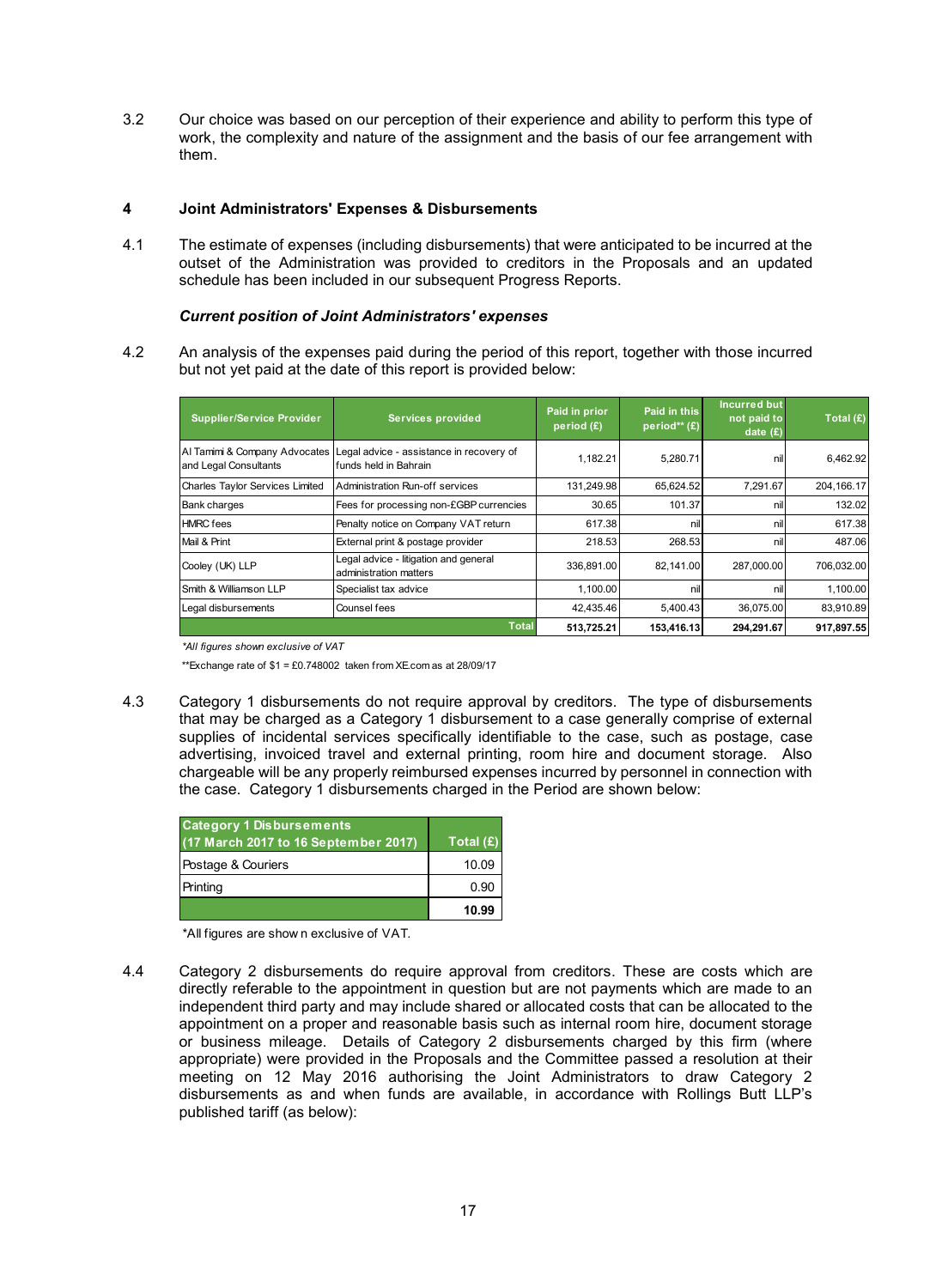| Category 2 Disbursement | Cost               |
|-------------------------|--------------------|
| Photocopying            | 15 pence per sheet |
| Travel (car)            | 45 pence per mile  |

## 4.5 Category 2 Disbursements charged in the Period are shown below:

| <b>Category 2 Disbursements</b><br>(17 March 2017 to 16 September 2017) | Total $(E)$ |
|-------------------------------------------------------------------------|-------------|
| Printing                                                                | 115.60      |
|                                                                         | 115.60      |

\*All figures are show n exclusive of VAT.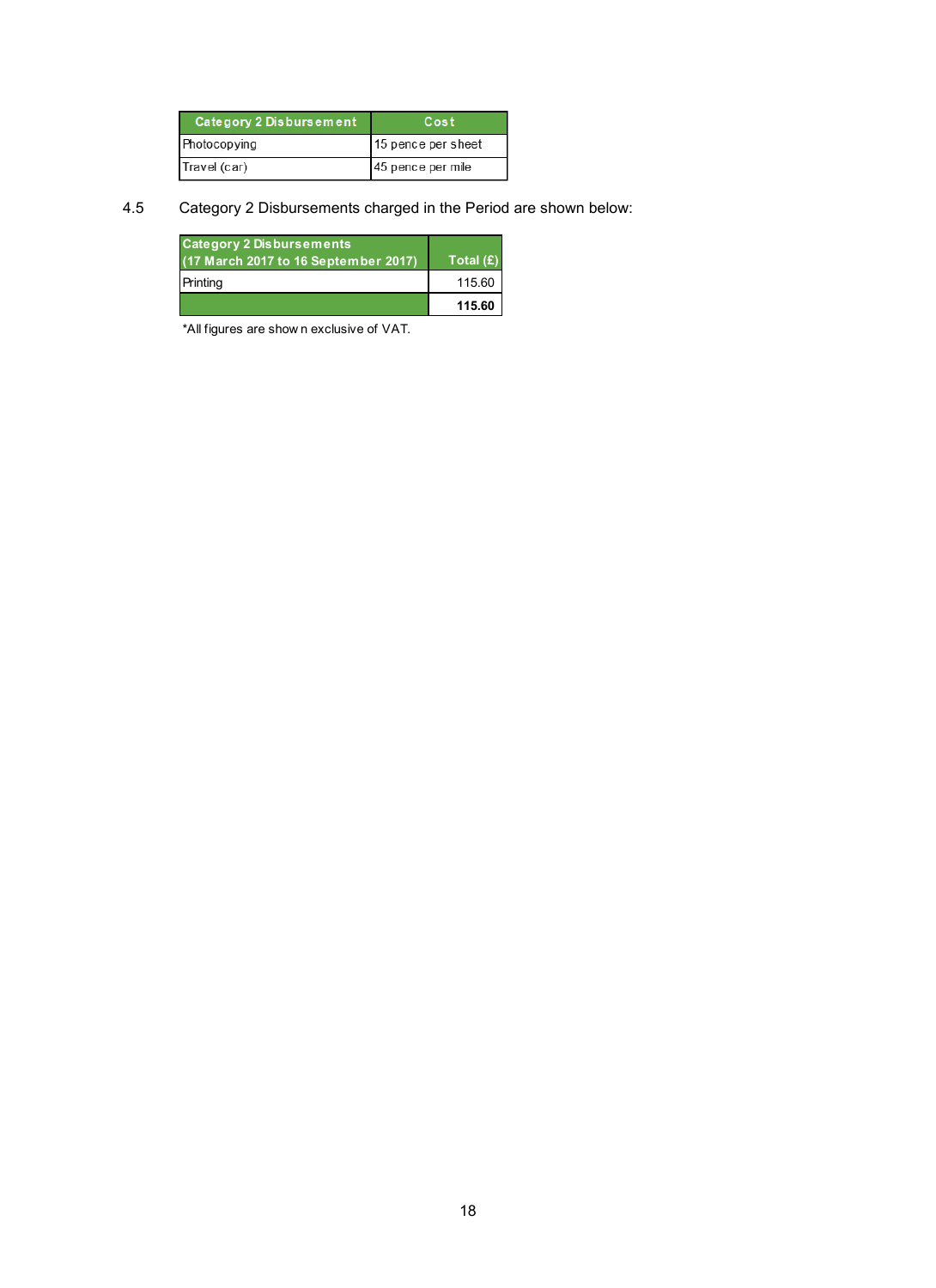#### **The Mediterranean Insurance and Reinsurance Company Limited - in Administration Narrative Guide to Activities Undertaken by the Joint Administrators**

| <b>Analysis Code Description</b> |                             | <b>Narrative</b>                                                                                                                               |
|----------------------------------|-----------------------------|------------------------------------------------------------------------------------------------------------------------------------------------|
|                                  |                             |                                                                                                                                                |
| Administration and planning      |                             |                                                                                                                                                |
| 100                              | Administration & Planning   | Periodic review of anti money laundering and ethical consideration checklists.                                                                 |
|                                  |                             | Joint Administrators' statutory bond calculation and submission in accordance with Insolvency Practioners Regulation 2005.                     |
|                                  |                             | Recording and analysing time incurred by the Joint Administrators and their staff.                                                             |
|                                  |                             | Complying with internal case management procedures                                                                                             |
|                                  |                             | Filing and status checklists                                                                                                                   |
|                                  |                             | IPS administration and maintaining/completing IP records                                                                                       |
|                                  |                             | Preparation for internal and external meetings, including document production and review                                                       |
| 101                              | Administrative Set-up       | Initial set-up of IPS (internal case management system) records.                                                                               |
|                                  |                             | Setting up web portal to provide general creditor information                                                                                  |
| 102                              | Appointment                 | Initial notifications to the Registrar of Companies, Creditors, Shareholders, Directors, Court, PRA and FCA.                                   |
| 103                              | Background Information      | Gathering of initial information to enable statutory filing and reporting to be completed, including creditor details, management accounts for |
|                                  |                             | Statement of affairs, details of assets/cash at bank, information relating to insurance, debtor details.                                       |
|                                  |                             | Retrieval of accounts and filings from Companies House and 3rd party Credit Search engines.                                                    |
|                                  |                             | Identify location of company books and records; retrieval of electronic records and storage.                                                   |
| 104                              | Case Management             | Complying with internal case management procedures.                                                                                            |
|                                  |                             | Checklists and status updates.                                                                                                                 |
|                                  |                             | Review of case workstreams to ensure appropriate staff assigned to appropriate tasks.                                                          |
| 105                              | Case Planning               | Initial formulation and ongoing documentation of strategy to achieve administration purposes.                                                  |
|                                  |                             | Ongoing consultation with legal advisors to ensure process and strategy are appropriate.                                                       |
|                                  |                             | Regular meetings with Administrators' staff to discuss status of case, future planning and strategy.                                           |
|                                  |                             | Planning of future tasks necessary to achieve administration purposes.                                                                         |
|                                  |                             |                                                                                                                                                |
| 106                              | Maintenance of Records      | Periodic review of Joint Administrators' statutory bond.                                                                                       |
|                                  |                             | Maintaining and amending IPS (internal case management system) records.                                                                        |
| 107                              | <b>Statutory Reporting</b>  | Review of Statement of Affairs and filing with the Registrar of Companies.                                                                     |
|                                  |                             | Preparation of the Joint Administrators' proposals for achieving the statutory purpose of the administration                                   |
|                                  |                             | Report to creditors regarding the outcome of the initial creditors meeting.                                                                    |
|                                  |                             | Drafting and preparing stautory progress report to creditors, filing at the Registrar of Companies and Court.                                  |
| 108                              | <b>Statutory Compliance</b> | Advertisements in London Gazette and additional press as deemed necessary.                                                                     |
|                                  |                             | Ensuring extension documentation is compliant.                                                                                                 |
| 109                              | Review                      | Director and Partner Reviews of Files.                                                                                                         |
|                                  |                             | Analysis of Work in Progress.                                                                                                                  |
| 111                              | Billing                     | Preparation of the Joint Administrators' fee estimates in accordance with the Insolvency (Amendment) Rules.                                    |
| 112                              | Post Appointment Tax        | Initial information gathering relating to the Company's tax position.                                                                          |
|                                  |                             | Initial notification and subsequent communications to/from HM Revenue & Customs                                                                |
|                                  |                             | Submission of relevant returns and ensuring all pd .appointment tax liabilities are accounted for.                                             |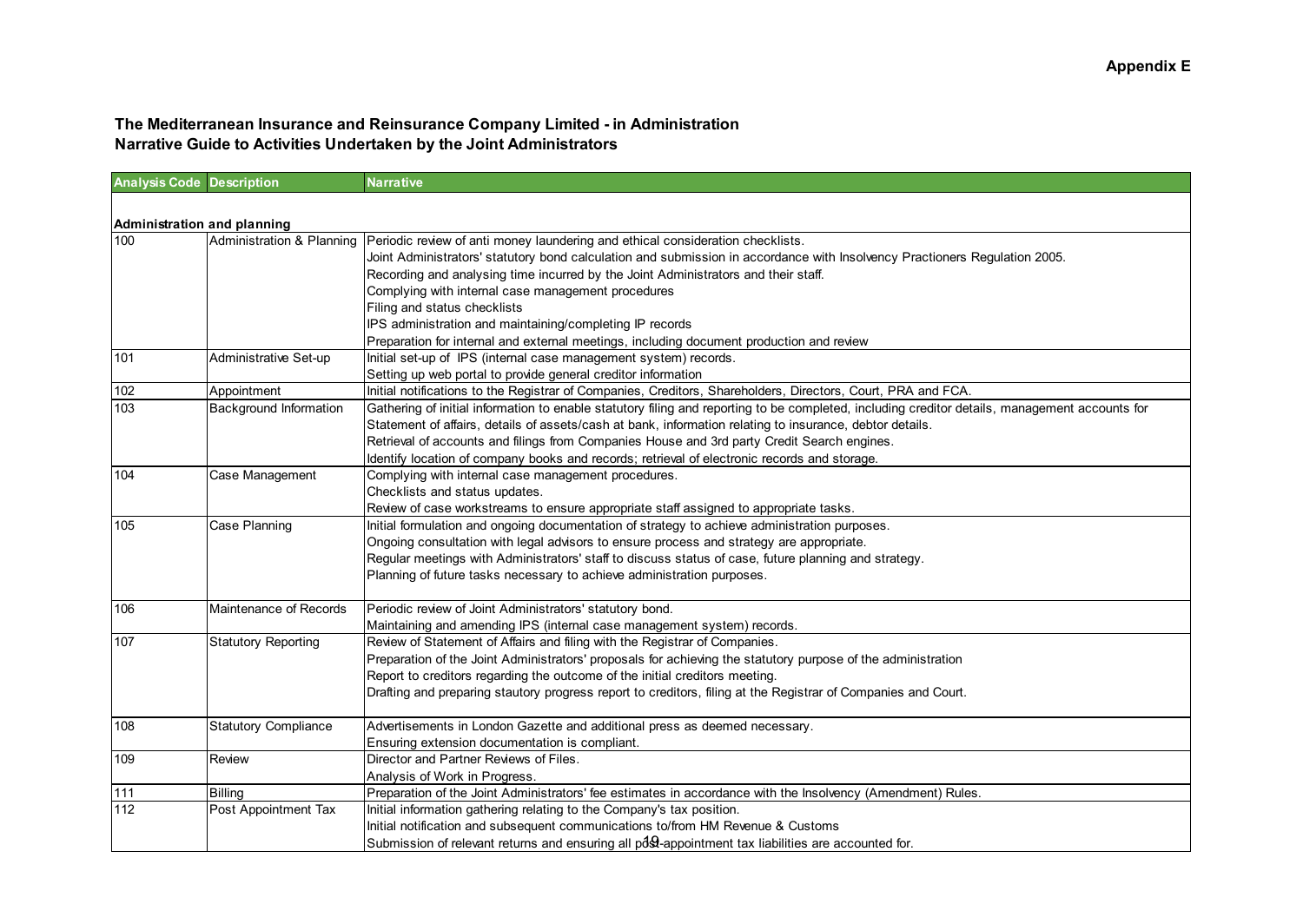| <b>Analysis Code Description</b> |                                  | <b>Narrative</b>                                                                                                                           |
|----------------------------------|----------------------------------|--------------------------------------------------------------------------------------------------------------------------------------------|
|                                  |                                  |                                                                                                                                            |
| Administration and planning      |                                  |                                                                                                                                            |
| 115                              | Meetings                         | Preparation for internal and external meetings, including document production and review.                                                  |
| 116                              | Case Accounting                  | Insolvency accounting system administration.                                                                                               |
|                                  |                                  | Opening of case bank accounts.                                                                                                             |
|                                  |                                  | Initial set-up and ongoing administration of bank accounts including holding funds in specific currencies.                                 |
|                                  |                                  | Correspondence with banks in order to place funds into interest bearing accounts.                                                          |
| 117                              | <b>Bank Reconciliations</b>      | Reconciling IPS and bank accounts.                                                                                                         |
| 118                              | Receipts & Payments              | Preparing and processing Receipts and payments accounts for Creditors' Committee and statutory reporting purposes.                         |
| 702                              | <b>Liaison With Directors</b>    | Requesting, printing, reviewing information provided by Directors and 3rd parties.                                                         |
|                                  |                                  | Email/telephone correspondence with the Directors relating to the Company (non investigative work)                                         |
|                                  |                                  |                                                                                                                                            |
| <b>Case Specific</b>             |                                  |                                                                                                                                            |
| 600                              | Case Specific                    | Consultation and ongoing correspondence with regulatory bodies (PRA and FCA) to ensure Administration strategy is appropriate.             |
|                                  |                                  | Liaising with the PRA and FCA regarding distribution mechanism for return to creditors.                                                    |
|                                  |                                  | Solvency II considerations and confirmation to PRA regarding considerations undertaken.                                                    |
|                                  |                                  | Liaison with PRA regarding any proposed outsourcing agreements.                                                                            |
|                                  |                                  | Legal advice to ensure compliance with all relevant regulation and legislation within statutory periods including adherence to PRA and FCA |
|                                  |                                  | regulation requirements                                                                                                                    |
| 622                              | <b>Establishing Distribution</b> | Liaison with legal advisers and Counsel to establish the most suitable distribution mechanism                                              |
|                                  | Mechanism                        | Attending Court hearings in respect of application for distribution mechanism                                                              |
|                                  |                                  | Preparation of documents and analysis of information in relation to hearings and applications                                              |
| 633                              | 3rd Party Litigation             | Liaising with legal advisers and Counsel in relation to claims on behalf of the Company                                                    |
|                                  |                                  | Attending Court hearings in respect of claims made                                                                                         |
|                                  |                                  | Preparation of documents and analysis of information in relation to Court hearings and applications                                        |
|                                  |                                  | Liaison with 3rd party funders in relation to claims and seeking funding                                                                   |
|                                  |                                  |                                                                                                                                            |
| <b>Creditors</b>                 |                                  |                                                                                                                                            |
| 500                              | <b>Creditors</b>                 | Preparation of documents for initial creditors' meeting, agendas, attendance registers, voting forms.                                      |
|                                  |                                  | Ongoing liaison with ad hoc queries from creditors by post, email, telephone.                                                              |
|                                  |                                  | Review of creditor claims, logging onto IPS system.                                                                                        |
|                                  |                                  | Adjudication of creditor claims.                                                                                                           |
| 505                              | <b>Creditors Committee</b>       | Planning and preparation for Creditors' committee meetings.                                                                                |
|                                  |                                  | Attendance at Creditors' committee meetings and subsequent reporting.                                                                      |
|                                  |                                  | Seeking approval of Creditors committe as appropriate (fee resolutions, legal proceedings, case strategy and statutory matters).           |
|                                  |                                  | Completion of statutory filing for creditors committee.                                                                                    |
| 508                              | Employees                        | Checking status of former employees and dealing with any employee issues that may arise.                                                   |
| 510                              | Pre Appointment Tax              | Review of pre appointment VAT and corporation tax.                                                                                         |